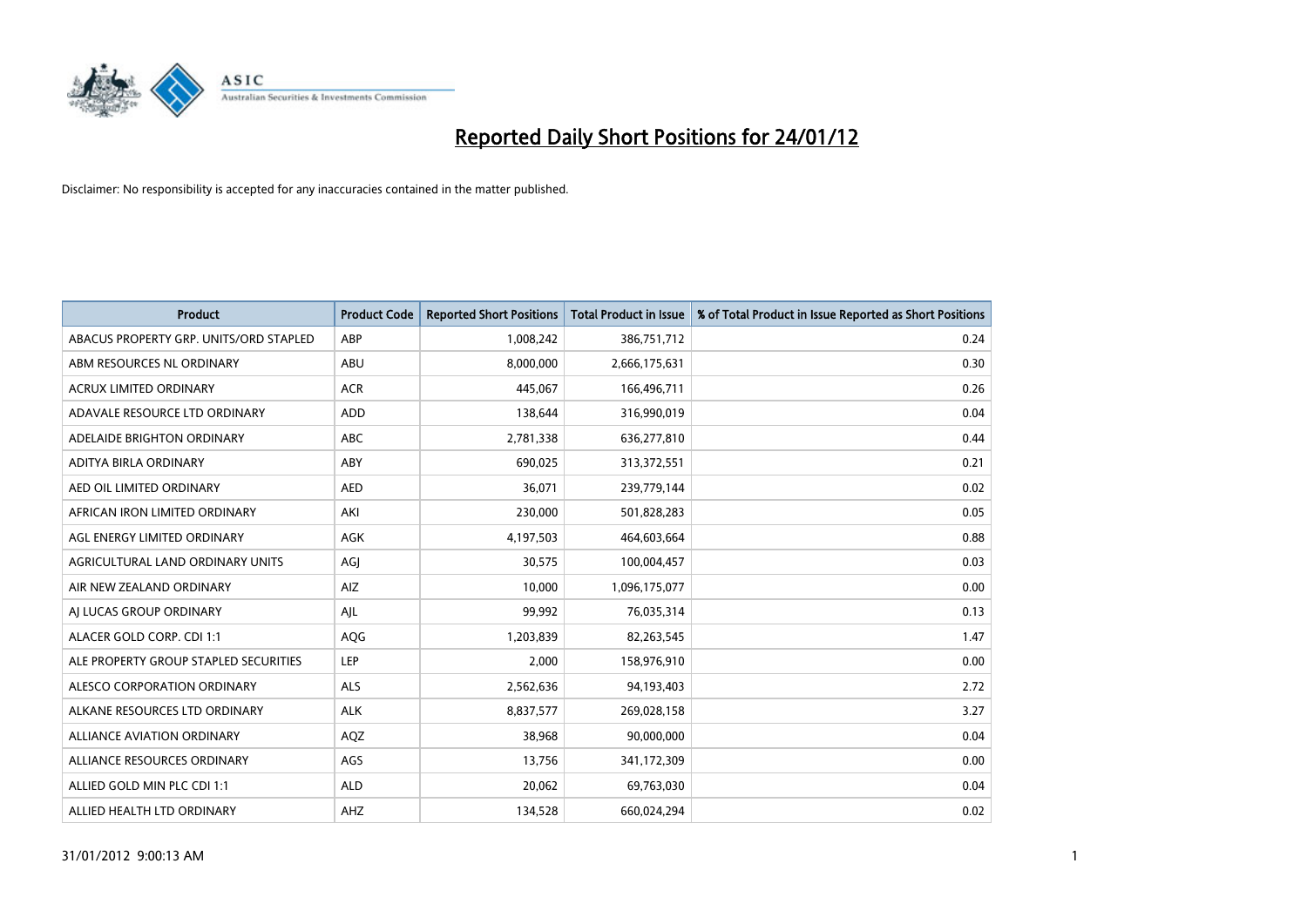

| <b>Product</b>                          | <b>Product Code</b> | <b>Reported Short Positions</b> | <b>Total Product in Issue</b> | % of Total Product in Issue Reported as Short Positions |
|-----------------------------------------|---------------------|---------------------------------|-------------------------------|---------------------------------------------------------|
| ALTONA MINING LTD ORDINARY              | <b>AOH</b>          | 759,708                         | 518,757,704                   | 0.15                                                    |
| ALUMINA LIMITED ORDINARY                | <b>AWC</b>          | 38,683,205                      | 2,440,196,187                 | 1.59                                                    |
| AMADEUS ENERGY ORDINARY                 | AMU                 | 454,000                         | 274,786,018                   | 0.17                                                    |
| AMALGAMATED HOLDINGS ORDINARY           | <b>AHD</b>          | 21,221                          | 157,533,146                   | 0.01                                                    |
| AMCOR LIMITED ORDINARY                  | <b>AMC</b>          | 4,789,926                       | 1,206,684,923                 | 0.38                                                    |
| AMP LIMITED ORDINARY                    | AMP                 | 11,893,870                      | 2,854,672,784                 | 0.39                                                    |
| AMPELLA MINING ORDINARY                 | <b>AMX</b>          | 424,895                         | 205,985,108                   | 0.21                                                    |
| ANSELL LIMITED ORDINARY                 | <b>ANN</b>          | 3,003,298                       | 130,656,668                   | 2.28                                                    |
| ANTARES ENERGY LTD ORDINARY             | AZZ                 | 105,536                         | 260,000,000                   | 0.04                                                    |
| ANZ BANKING GRP LTD ORDINARY            | ANZ                 | 10,695,884                      | 2,679,094,902                 | 0.35                                                    |
| APA GROUP STAPLED SECURITIES            | <b>APA</b>          | 9,943,785                       | 639,334,625                   | 1.55                                                    |
| APEX MINERALS NL ORDINARY               | <b>AXM</b>          | 885,146                         | 5,550,243,713                 | 0.02                                                    |
| APN EUROPEAN RETAIL UNITS STAPLED SEC.  | <b>AEZ</b>          | 11,832                          | 544,910,660                   | 0.00                                                    |
| APN NEWS & MEDIA ORDINARY               | <b>APN</b>          | 25,487,480                      | 630,211,415                   | 4.04                                                    |
| AQUARIUS PLATINUM. ORDINARY             | <b>AOP</b>          | 2,940,599                       | 470,312,578                   | 0.61                                                    |
| AQUILA RESOURCES ORDINARY               | <b>AQA</b>          | 5,849,472                       | 411,804,442                   | 1.40                                                    |
| ARAFURA RESOURCE LTD ORDINARY           | <b>ARU</b>          | 12,041,680                      | 367,980,342                   | 3.24                                                    |
| ARB CORPORATION ORDINARY                | <b>ARP</b>          | 14,088                          | 72,481,302                    | 0.01                                                    |
| ARDENT LEISURE GROUP STAPLED SECURITIES | AAD                 | 1,289,018                       | 324,236,390                   | 0.40                                                    |
| ARISTOCRAT LEISURE ORDINARY             | <b>ALL</b>          | 17,660,368                      | 543,181,024                   | 3.28                                                    |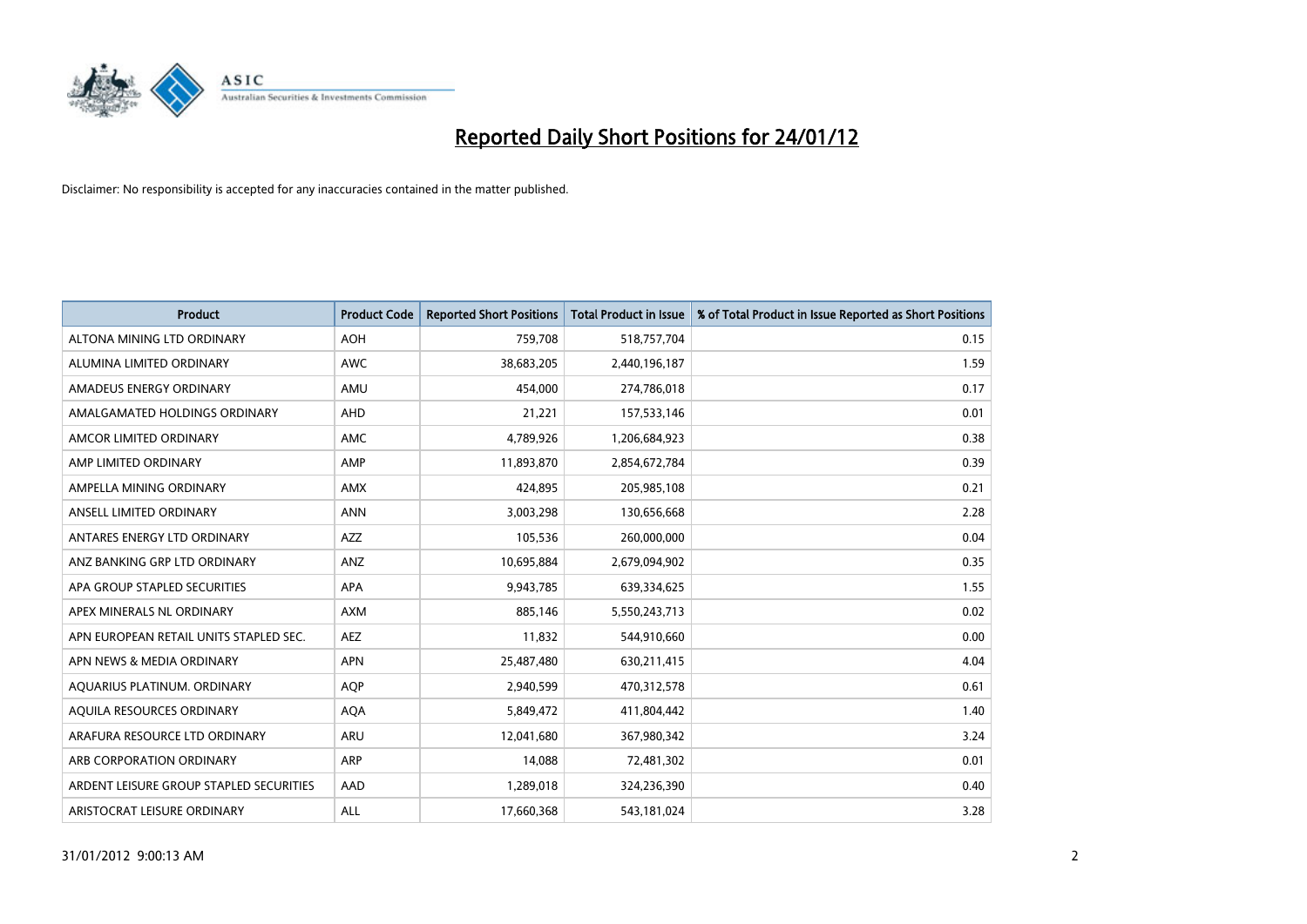

| <b>Product</b>                          | <b>Product Code</b> | <b>Reported Short Positions</b> | <b>Total Product in Issue</b> | % of Total Product in Issue Reported as Short Positions |
|-----------------------------------------|---------------------|---------------------------------|-------------------------------|---------------------------------------------------------|
| ASCIANO LIMITED ORDINARY                | <b>AIO</b>          | 6,431,922                       | 975,385,664                   | 0.64                                                    |
| ASG GROUP LIMITED ORDINARY              | <b>ASZ</b>          | 124,380                         | 171,456,889                   | 0.07                                                    |
| ASPEN GROUP ORD/UNITS STAPLED           | <b>APZ</b>          | 991,173                         | 591,084,183                   | 0.15                                                    |
| ASPIRE MINING LTD ORDINARY              | <b>AKM</b>          | 67,167                          | 620,594,556                   | 0.01                                                    |
| <b>ASTON RES LTD ORDINARY</b>           | <b>AZT</b>          | 816,730                         | 204,668,861                   | 0.40                                                    |
| ASTRO JAP PROP GROUP STAPLED SECURITIES | AJA                 | 22,295                          | 58,445,002                    | 0.03                                                    |
| ASX LIMITED ORDINARY                    | <b>ASX</b>          | 2,299,157                       | 175,136,729                   | 1.30                                                    |
| ATLAS IRON LIMITED ORDINARY             | AGO                 | 17,746,028                      | 894,684,560                   | 1.96                                                    |
| AUCKLAND INTERNATION ORDINARY           | <b>AIA</b>          | 39,998                          | 1,327,230,189                 | 0.00                                                    |
| <b>AURORA OIL &amp; GAS ORDINARY</b>    | <b>AUT</b>          | 9,938,968                       | 411,655,343                   | 2.42                                                    |
| AUSDRILL LIMITED ORDINARY               | <b>ASL</b>          | 114,390                         | 303,288,155                   | 0.03                                                    |
| AUSENCO LIMITED ORDINARY                | AAX                 | 1,531,941                       | 123,258,843                   | 1.24                                                    |
| <b>AUSTAL LIMITED ORDINARY</b>          | ASB                 | 174,483                         | 188,069,638                   | 0.08                                                    |
| <b>AUSTAR UNITED ORDINARY</b>           | <b>AUN</b>          | 11,635,768                      | 1,271,505,737                 | 0.91                                                    |
| AUSTBROKERS HOLDINGS ORDINARY           | <b>AUB</b>          | 2                               | 55,545,576                    | 0.00                                                    |
| AUSTIN ENGINEERING ORDINARY             | ANG                 | 55,943                          | 72,314,403                    | 0.07                                                    |
| <b>AUSTRALAND ASSETS ASSETS</b>         | AAZPB               | 1,168                           | 2,750,000                     | 0.04                                                    |
| AUSTRALAND PROPERTY STAPLED SECURITY    | <b>ALZ</b>          | 629,136                         | 576,846,597                   | 0.10                                                    |
| AUSTRALIAN AGRICULT, ORDINARY           | AAC                 | 758,376                         | 312,892,824                   | 0.23                                                    |
| AUSTRALIAN EDUCATION UNITS              | <b>AEU</b>          | 625.000                         | 175,465,397                   | 0.36                                                    |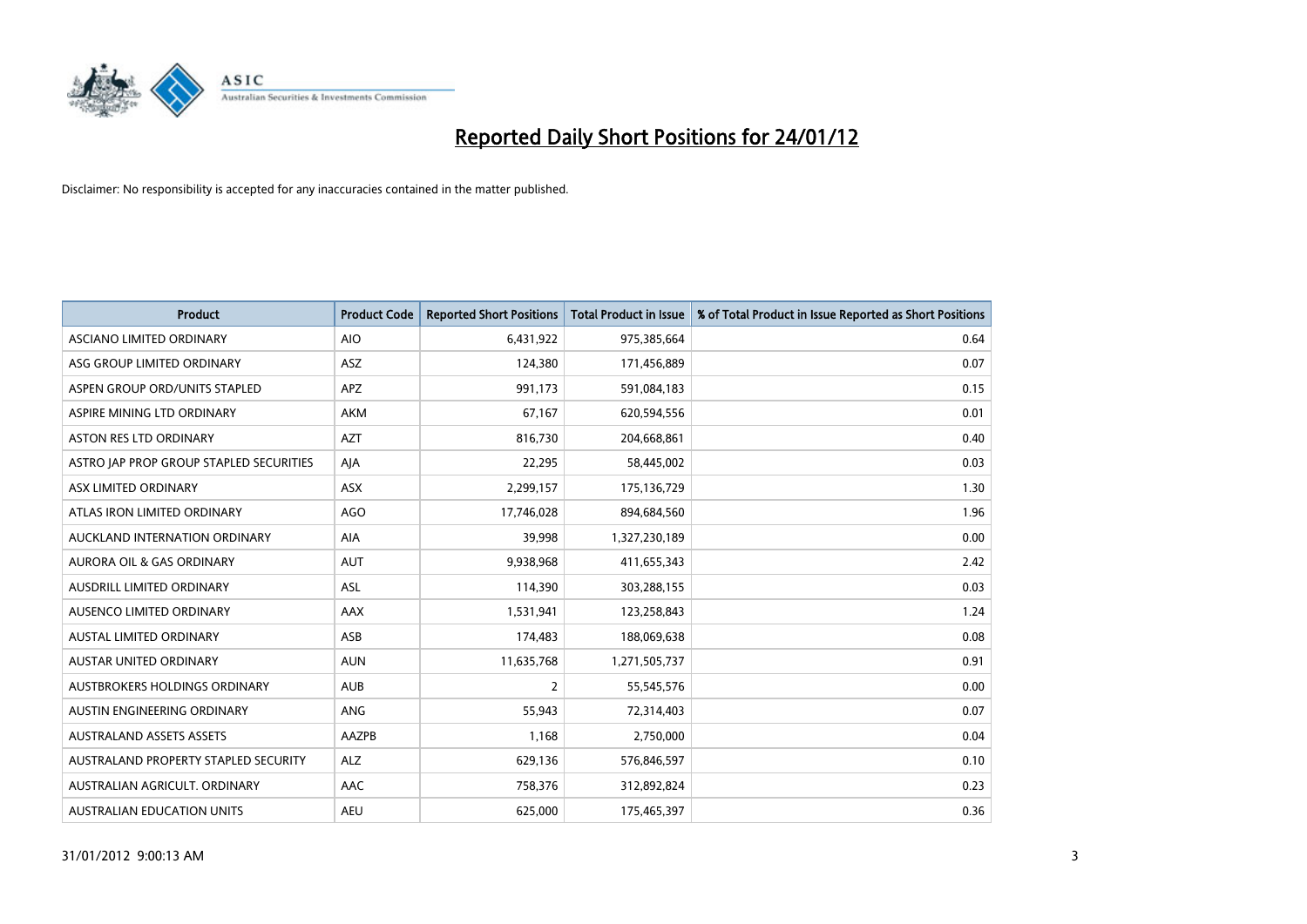

| <b>Product</b>                       | <b>Product Code</b> | <b>Reported Short Positions</b> | <b>Total Product in Issue</b> | % of Total Product in Issue Reported as Short Positions |
|--------------------------------------|---------------------|---------------------------------|-------------------------------|---------------------------------------------------------|
| AUSTRALIAN INFRASTR, UNITS/ORDINARY  | <b>AIX</b>          | 12,130,894                      | 620,733,944                   | 1.95                                                    |
| AUSTRALIAN MINES LTD ORDINARY        | <b>AUZ</b>          | 1,400,000                       | 636,910,317                   | 0.22                                                    |
| AUSTRALIAN PHARM, ORDINARY           | API                 | 304.009                         | 488,115,883                   | 0.06                                                    |
| AUTOMOTIVE HOLDINGS ORDINARY         | <b>AHE</b>          | 6,184                           | 260,579,682                   | 0.00                                                    |
| AVANCO RESOURCES LTD ORDINARY        | AVB                 | 240,000                         | 810,741,849                   | 0.03                                                    |
| AVEXA LIMITED ORDINARY               | <b>AVX</b>          | 243,657                         | 847,688,779                   | 0.03                                                    |
| AWE LIMITED ORDINARY                 | AWE                 | 1,582,201                       | 521,871,941                   | 0.31                                                    |
| AZIMUTH RES LTD ORDINARY             | <b>AZH</b>          | 1,357                           | 382,309,058                   | 0.00                                                    |
| AZUMAH RESOURCES ORDINARY            | <b>AZM</b>          | 28,382                          | 282,020,356                   | 0.01                                                    |
| <b>BANDANNA ENERGY ORDINARY</b>      | <b>BND</b>          | 2,394,982                       | 528,481,199                   | 0.45                                                    |
| BANK OF QUEENSLAND. ORDINARY         | <b>BOQ</b>          | 11,720,201                      | 229,598,329                   | 5.08                                                    |
| <b>BASE RES LIMITED ORDINARY</b>     | <b>BSE</b>          | 256,867                         | 460,440,029                   | 0.06                                                    |
| BATHURST RESOURCES ORDINARY          | <b>BTU</b>          | 19,446,280                      | 689,747,997                   | 2.83                                                    |
| <b>BAUXITE RESOURCE LTD ORDINARY</b> | <b>BAU</b>          | 12,000                          | 235,379,896                   | 0.01                                                    |
| <b>BC IRON LIMITED ORDINARY</b>      | <b>BCI</b>          | 299,546                         | 95,311,000                    | 0.31                                                    |
| BEACH ENERGY LIMITED ORDINARY        | <b>BPT</b>          | 9,611,166                       | 1,112,199,119                 | 0.87                                                    |
| BEADELL RESOURCE LTD ORDINARY        | <b>BDR</b>          | 2,024,256                       | 657,906,946                   | 0.30                                                    |
| BENDIGO AND ADELAIDE ORDINARY        | <b>BEN</b>          | 5,098,823                       | 383,745,148                   | 1.32                                                    |
| BERKELEY RESOURCES ORDINARY          | <b>BKY</b>          | 193,566                         | 174,298,273                   | 0.11                                                    |
| BETASHARES ASX RES ETF UNITS         | <b>ORE</b>          | 88,570                          | 4,219,665                     | 2.10                                                    |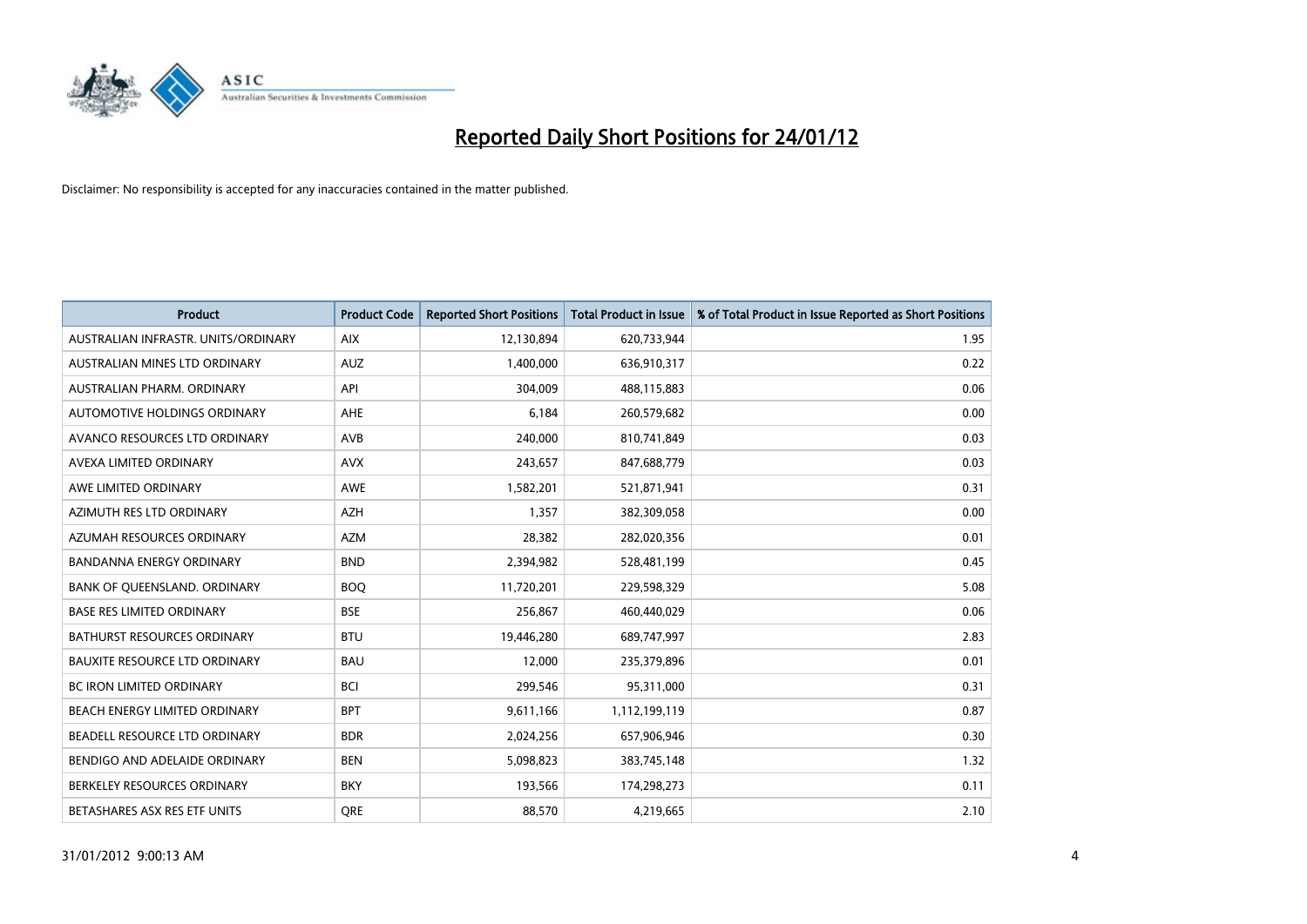

| <b>Product</b>                       | <b>Product Code</b> | <b>Reported Short Positions</b> | <b>Total Product in Issue</b> | % of Total Product in Issue Reported as Short Positions |
|--------------------------------------|---------------------|---------------------------------|-------------------------------|---------------------------------------------------------|
| <b>BHP BILLITON LIMITED ORDINARY</b> | <b>BHP</b>          | 25,906,485                      | 3,211,691,105                 | 0.77                                                    |
| <b>BILLABONG ORDINARY</b>            | <b>BBG</b>          | 27,664,226                      | 255,102,103                   | 10.84                                                   |
| <b>BIOTA HOLDINGS ORDINARY</b>       | <b>BTA</b>          | 1,431,171                       | 181,703,711                   | 0.78                                                    |
| <b>BISALLOY STEEL ORDINARY</b>       | <b>BIS</b>          | 84,480                          | 43,291,509                    | 0.20                                                    |
| BKI INVESTMENT LTD ORDINARY          | BKI                 | 508                             | 425,549,573                   | 0.00                                                    |
| <b>BLACKTHORN RESOURCES ORDINARY</b> | <b>BTR</b>          | 35,848                          | 122,918,000                   | 0.03                                                    |
| <b>BLUESCOPE STEEL LTD ORDINARY</b>  | <b>BSL</b>          | 27,507,654                      | 3,349,185,247                 | 0.81                                                    |
| <b>BOART LONGYEAR ORDINARY</b>       | <b>BLY</b>          | 5,050,518                       | 461,163,412                   | 1.09                                                    |
| <b>BOOM LOGISTICS ORDINARY</b>       | <b>BOL</b>          | 337,999                         | 468,663,585                   | 0.07                                                    |
| BORAL LIMITED, ORDINARY              | <b>BLD</b>          | 28,934,270                      | 744,729,957                   | 3.89                                                    |
| BOTSWANA METALS LTD ORDINARY         | <b>BML</b>          | 7,000                           | 143,717,013                   | 0.00                                                    |
| <b>BRADKEN LIMITED ORDINARY</b>      | <b>BKN</b>          | 2,179,200                       | 166,624,800                   | 1.30                                                    |
| <b>BRAMBLES LIMITED ORDINARY</b>     | <b>BXB</b>          | 11,640,487                      | 1,480,388,109                 | 0.79                                                    |
| <b>BREVILLE GROUP LTD ORDINARY</b>   | <b>BRG</b>          | 2,739                           | 130,095,322                   | 0.00                                                    |
| <b>BRICKWORKS LIMITED ORDINARY</b>   | <b>BKW</b>          | 39,414                          | 147,567,333                   | 0.03                                                    |
| <b>BROCKMAN RESOURCES ORDINARY</b>   | <b>BRM</b>          | 70,879                          | 144,803,151                   | 0.04                                                    |
| BT INVESTMENT MNGMNT ORDINARY        | <b>BTT</b>          | 1,130,155                       | 267,906,977                   | 0.42                                                    |
| <b>BURU ENERGY ORDINARY</b>          | <b>BRU</b>          | 5,579,731                       | 234,204,477                   | 2.39                                                    |
| <b>BWP TRUST ORDINARY UNITS</b>      | <b>BWP</b>          | 386,044                         | 520,012,793                   | 0.07                                                    |
| CABCHARGE AUSTRALIA ORDINARY         | CAB                 | 587,783                         | 120.437.014                   | 0.49                                                    |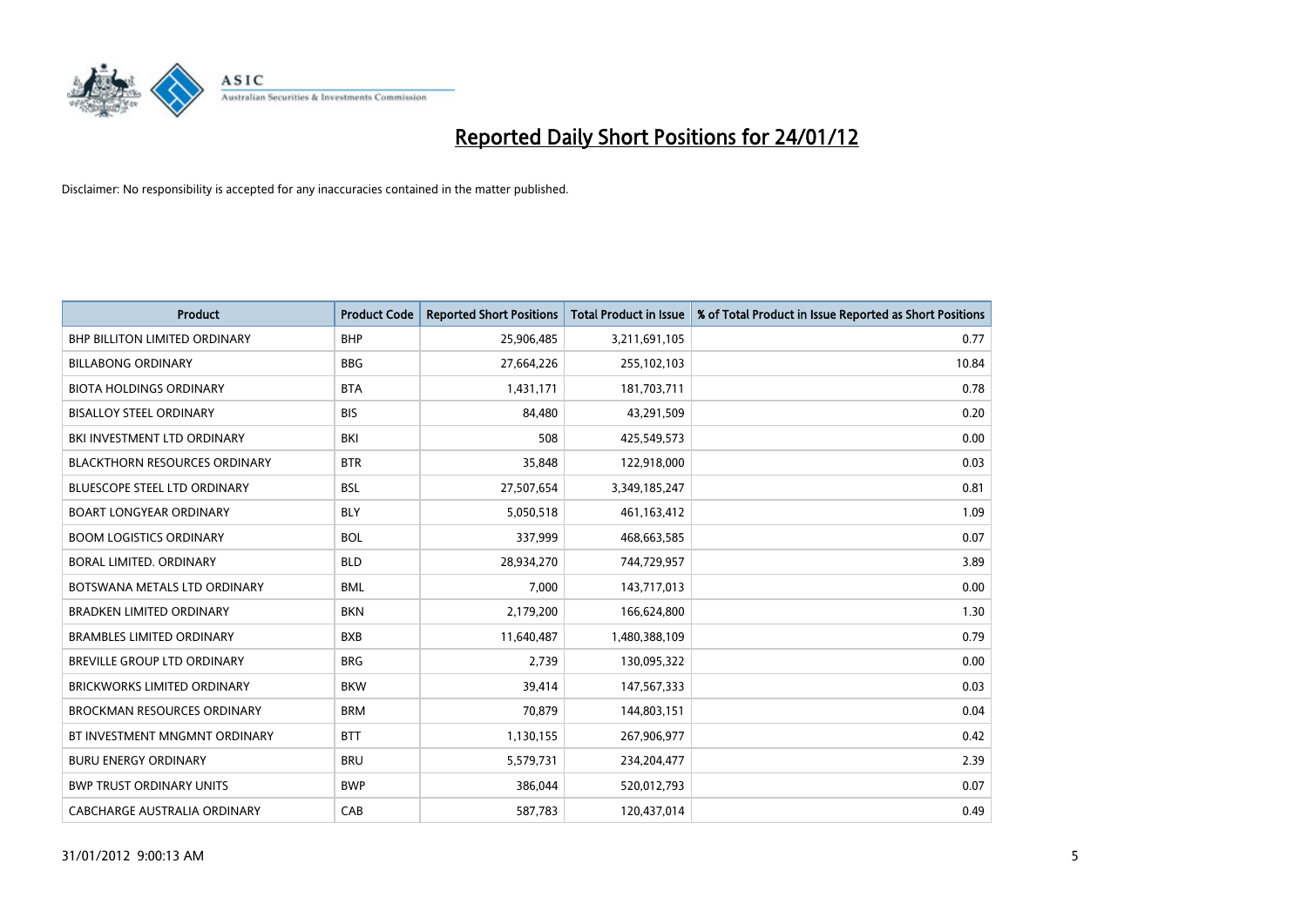

| <b>Product</b>                             | <b>Product Code</b> | <b>Reported Short Positions</b> | <b>Total Product in Issue</b> | % of Total Product in Issue Reported as Short Positions |
|--------------------------------------------|---------------------|---------------------------------|-------------------------------|---------------------------------------------------------|
| CALTEX AUSTRALIA ORDINARY                  | <b>CTX</b>          | 6,812,391                       | 270,000,000                   | 2.51                                                    |
| <b>CAMPBELL BROTHERS ORDINARY</b>          | <b>CPB</b>          | 854,628                         | 67,503,411                    | 1.26                                                    |
| CAPE LAMBERT RES LTD ORDINARY              | <b>CFE</b>          | 653,940                         | 688,408,792                   | 0.08                                                    |
| CAR PARK TECH LTD ORDINARY                 | CPZ                 | 90,000                          | 133,358,602                   | 0.07                                                    |
| <b>CARABELLA RES LTD ORDINARY</b>          | <b>CLR</b>          | 5.000                           | 133,642,797                   | 0.00                                                    |
| <b>CARBON ENERGY ORDINARY</b>              | <b>CNX</b>          | 244,892                         | 768,126,960                   | 0.03                                                    |
| <b>CARDNO LIMITED ORDINARY</b>             | CDD                 | 6.749                           | 112,885,599                   | 0.00                                                    |
| CARNARVON PETROLEUM ORDINARY               | <b>CVN</b>          | 1,189,638                       | 694,594,634                   | 0.16                                                    |
| CARNEGIE WAVE ENERGY ORDINARY              | <b>CWE</b>          | 83,000                          | 1,021,487,627                 | 0.01                                                    |
| CARPATHIAN RESOURCES ORDINARY              | <b>CPN</b>          | 75.000                          | 304,535,101                   | 0.02                                                    |
| CARPENTARIA EXP. LTD ORDINARY              | CAP                 | 9,777                           | 98,991,301                    | 0.01                                                    |
| CARSALES.COM LTD ORDINARY                  | <b>CRZ</b>          | 13,387,245                      | 233,264,223                   | 5.75                                                    |
| <b>CASH CONVERTERS ORDINARY</b>            | CCV                 | 92,958                          | 379,761,025                   | 0.02                                                    |
| <b>CASPIAN OIL &amp; GAS ORDINARY</b>      | <b>CIG</b>          | 50.000                          | 1,331,500,513                 | 0.00                                                    |
| <b>CELLNET GROUP ORDINARY</b>              | <b>CLT</b>          | 1,342                           | 60,978,107                    | 0.00                                                    |
| CENTRAL PETROLEUM ORDINARY                 | <b>CTP</b>          | 132,315                         | 1,073,304,842                 | 0.01                                                    |
| <b>CENTRO PROPERTIES UNITS/ORD STAPLED</b> | <b>CNP</b>          | 2,537                           | 972,414,514                   | 0.00                                                    |
| CENTRO RETAIL AUST ORD/UNIT STAPLED SEC    | <b>CRF</b>          | 173,569                         | 1,340,723,189                 | 0.01                                                    |
| CENTRO RETAIL GROUP STAPLED SECURITIES     | <b>CER</b>          | 452,940                         | 2,286,399,424                 | 0.02                                                    |
| <b>CERAMIC FUEL CELLS ORDINARY</b>         | CFU                 | 227.430                         | 1,366,298,863                 | 0.02                                                    |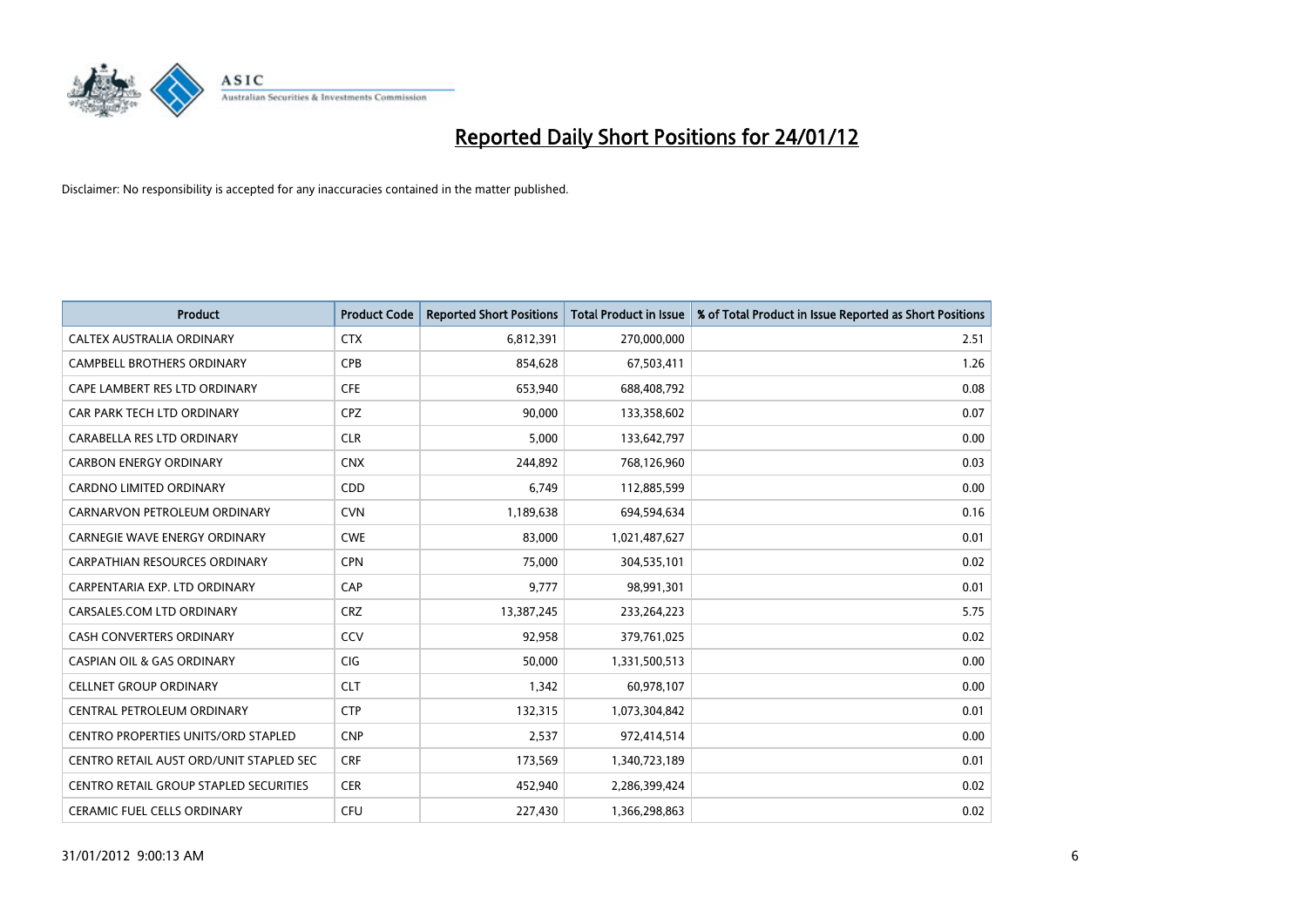

| <b>Product</b>                           | <b>Product Code</b> | <b>Reported Short Positions</b> | <b>Total Product in Issue</b> | % of Total Product in Issue Reported as Short Positions |
|------------------------------------------|---------------------|---------------------------------|-------------------------------|---------------------------------------------------------|
| <b>CERRO RESOURCES NL ORDINARY</b>       | <b>CIO</b>          | 7,969                           | 748,768,606                   | 0.00                                                    |
| CFS RETAIL PROPERTY UNITS                | <b>CFX</b>          | 73,992,856                      | 2,839,591,911                 | 2.59                                                    |
| <b>CGA MINING LIMITED ORDINARY</b>       | <b>CGX</b>          | 11,695                          | 333,475,726                   | 0.00                                                    |
| CHALICE GOLD MINES ORDINARY              | <b>CHN</b>          | 200                             | 250,030,886                   | 0.00                                                    |
| CHALLENGER DIV.PRO. STAPLED UNITS        | <b>CDI</b>          | 98,017                          | 883,903,667                   | 0.00                                                    |
| <b>CHALLENGER INFRAST, STAPLED UNITS</b> | <b>CIF</b>          | 7,768                           | 316,223,785                   | 0.00                                                    |
| <b>CHALLENGER LIMITED ORDINARY</b>       | <b>CGF</b>          | 7,948,755                       | 552,169,544                   | 1.44                                                    |
| CHANDLER MACLEOD LTD ORDINARY            | <b>CMG</b>          | 11,970                          | 466,466,720                   | 0.00                                                    |
| CHARTER HALL GROUP STAPLED US PROHIBIT.  | <b>CHC</b>          | 92,398                          | 308,092,325                   | 0.02                                                    |
| <b>CHARTER HALL OFFICE UNIT</b>          | CQ <sub>O</sub>     | 6,205,716                       | 493,319,730                   | 1.24                                                    |
| <b>CHARTER HALL RETAIL UNITS</b>         | <b>COR</b>          | 859,757                         | 299,628,571                   | 0.29                                                    |
| <b>CHORUS LIMITED ORDINARY</b>           | <b>CNU</b>          | 1,255,305                       | 385,082,123                   | 0.32                                                    |
| CITIGOLD CORP LTD ORDINARY               | <b>CTO</b>          | 327,348                         | 1,105,078,301                 | 0.03                                                    |
| <b>CLOUGH LIMITED ORDINARY</b>           | <b>CLO</b>          | 121,544                         | 769,416,269                   | 0.02                                                    |
| COAL OF AFRICA LTD ORDINARY              | <b>CZA</b>          | 632,537                         | 662,284,573                   | 0.09                                                    |
| COALSPUR MINES LTD ORDINARY              | <b>CPL</b>          | 1,563,636                       | 579,768,744                   | 0.27                                                    |
| COCA-COLA AMATIL ORDINARY                | <b>CCL</b>          | 11,162,852                      | 759,567,552                   | 1.46                                                    |
| COCHLEAR LIMITED ORDINARY                | <b>COH</b>          | 4,783,340                       | 56,902,433                    | 8.35                                                    |
| COCKATOO COAL ORDINARY                   | <b>COK</b>          | 7,732,809                       | 1,016,196,908                 | 0.74                                                    |
| <b>COKAL LTD ORDINARY</b>                | <b>CKA</b>          | 1,285,687                       | 384,227,102                   | 0.33                                                    |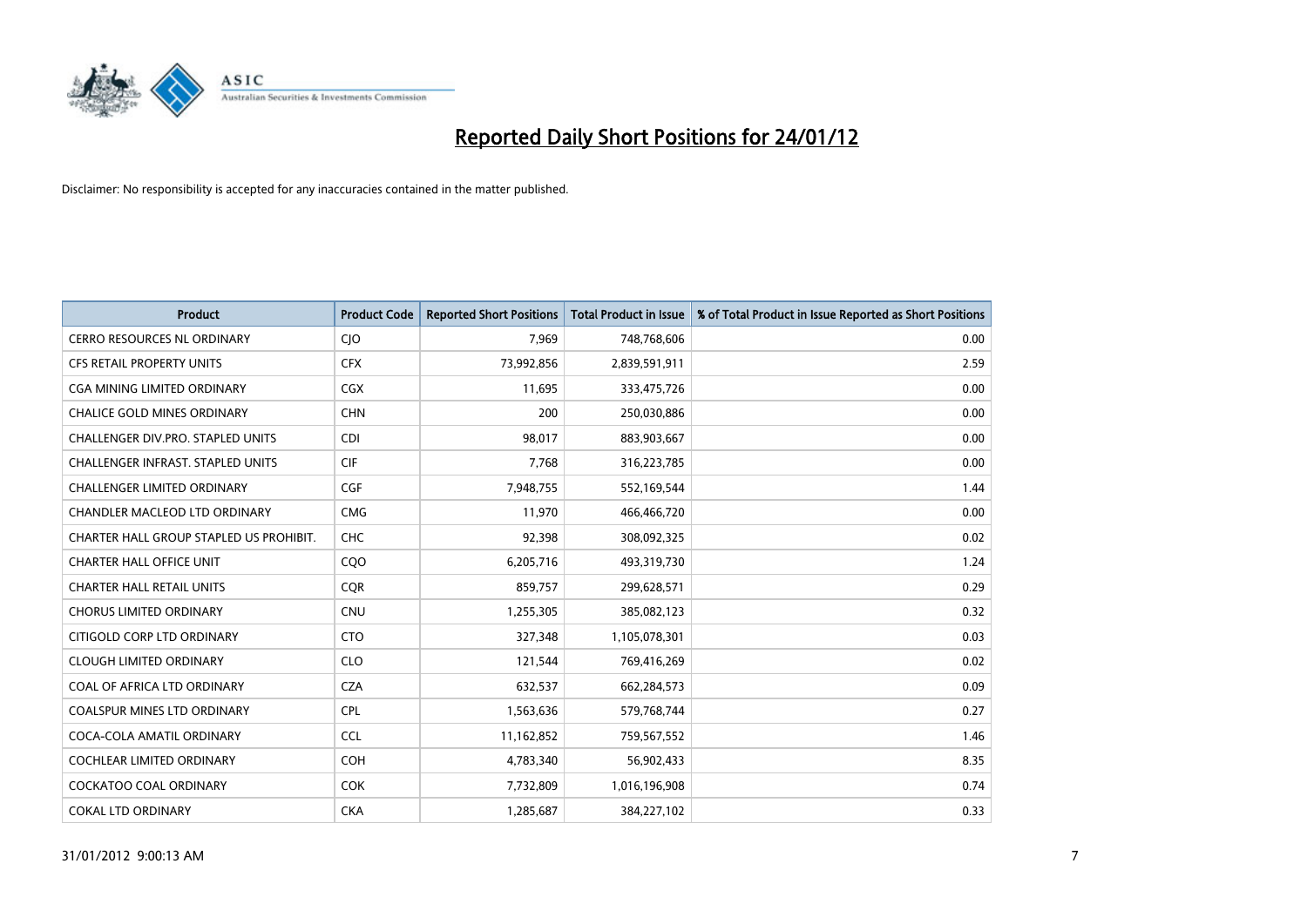

| <b>Product</b>                          | <b>Product Code</b> | <b>Reported Short Positions</b> | <b>Total Product in Issue</b> | % of Total Product in Issue Reported as Short Positions |
|-----------------------------------------|---------------------|---------------------------------|-------------------------------|---------------------------------------------------------|
| <b>COLLINS FOODS LTD ORDINARY</b>       | <b>CKF</b>          | 34,926                          | 93,000,003                    | 0.04                                                    |
| COMMONWEALTH BANK, ORDINARY             | <b>CBA</b>          | 35,554,518                      | 1,581,280,593                 | 2.21                                                    |
| COMMONWEALTH PROP ORDINARY UNITS        | <b>CPA</b>          | 20,471,501                      | 2,458,123,552                 | 0.84                                                    |
| <b>COMPASS RESOURCES ORDINARY</b>       | <b>CMR</b>          | 115,000                         | 1,403,744,100                 | 0.00                                                    |
| <b>COMPUTERSHARE LTD ORDINARY</b>       | <b>CPU</b>          | 7,915,013                       | 555,664,059                   | 1.40                                                    |
| CONSOLIDATED MEDIA, ORDINARY            | <b>CMI</b>          | 610,871                         | 561,834,996                   | 0.10                                                    |
| <b>CONTANGO MICROCAP ORDINARY</b>       | <b>CTN</b>          | 7.500                           | 147,467,406                   | 0.01                                                    |
| CONTINENTAL COAL LTD ORDINARY           | CCC                 | 49,035                          | 399,224,054                   | 0.01                                                    |
| COOPER ENERGY LTD ORDINARY              | <b>COE</b>          | 958,839                         | 292,791,528                   | 0.33                                                    |
| <b>COPPER STRIKE LTD ORDINARY</b>       | <b>CSE</b>          | 714                             | 129,455,571                   | 0.00                                                    |
| <b>CORDLIFE LIMITED ORDINARY</b>        | CBB                 |                                 | 150,887,354                   | 0.00                                                    |
| <b>CREDIT CORP GROUP ORDINARY</b>       | <b>CCP</b>          | 5,674                           | 45,571,114                    | 0.01                                                    |
| <b>CROMWELL PROP STAPLED SECURITIES</b> | <b>CMW</b>          | 8,997                           | 1,112,401,436                 | 0.00                                                    |
| <b>CROWN LIMITED ORDINARY</b>           | <b>CWN</b>          | 3,445,514                       | 728,394,185                   | 0.46                                                    |
| <b>CSG LIMITED ORDINARY</b>             | CSV                 | 620,108                         | 282,567,499                   | 0.22                                                    |
| <b>CSL LIMITED ORDINARY</b>             | <b>CSL</b>          | 6,201,493                       | 519,894,533                   | 1.17                                                    |
| <b>CSR LIMITED ORDINARY</b>             | <b>CSR</b>          | 18,887,851                      | 506,000,315                   | 3.73                                                    |
| <b>CUDECO LIMITED ORDINARY</b>          | <b>CDU</b>          | 2,635,173                       | 160,018,572                   | 1.64                                                    |
| <b>CUSTOMERS LIMITED ORDINARY</b>       | <b>CUS</b>          | 16,429                          | 134,869,357                   | 0.01                                                    |
| DART ENERGY LTD ORDINARY                | <b>DTE</b>          | 6,124,538                       | 734,931,470                   | 0.84                                                    |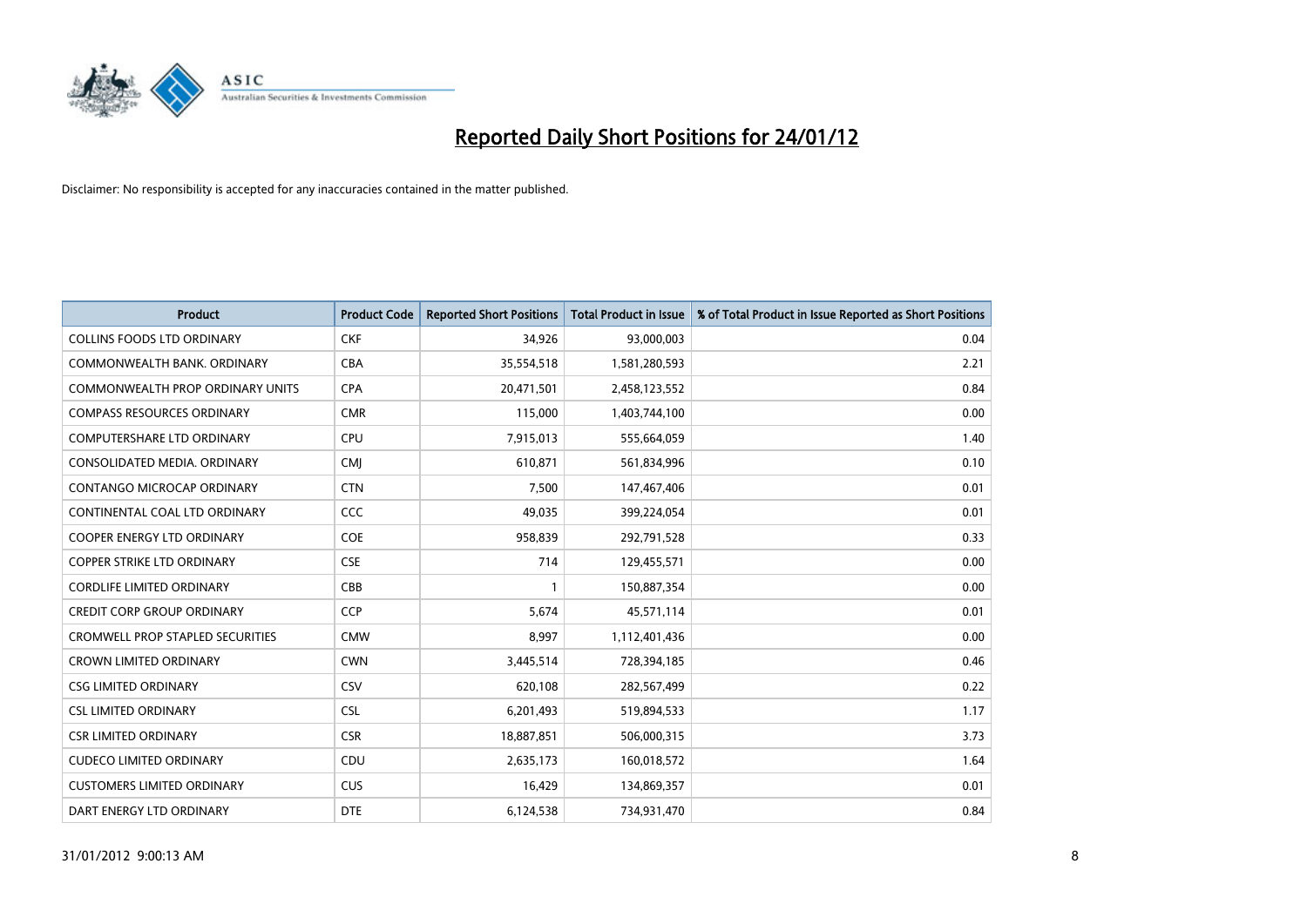

| <b>Product</b>                       | <b>Product Code</b> | <b>Reported Short Positions</b> | <b>Total Product in Issue</b> | % of Total Product in Issue Reported as Short Positions |
|--------------------------------------|---------------------|---------------------------------|-------------------------------|---------------------------------------------------------|
| DAVID JONES LIMITED ORDINARY         | <b>DIS</b>          | 52,332,775                      | 524,940,325                   | 9.96                                                    |
| <b>DECMIL GROUP LIMITED ORDINARY</b> | <b>DCG</b>          | 120,576                         | 165,692,757                   | 0.06                                                    |
| DEEP YELLOW LIMITED ORDINARY         | <b>DYL</b>          | 15,876                          | 1,128,736,403                 | 0.00                                                    |
| DEVINE LIMITED ORDINARY              | <b>DVN</b>          | 1,011                           | 158,730,556                   | 0.00                                                    |
| DEXUS PROPERTY GROUP STAPLED UNITS   | <b>DXS</b>          | 21,064,222                      | 4,839,024,176                 | 0.42                                                    |
| DISCOVERY METALS LTD ORDINARY        | <b>DML</b>          | 10,142,493                      | 442,128,231                   | 2.31                                                    |
| DOMINO PIZZA ENTERPR ORDINARY        | <b>DMP</b>          | 38,875                          | 69,174,674                    | 0.05                                                    |
| DOWNER EDI LIMITED ORDINARY          | <b>DOW</b>          | 6,334,565                       | 429,100,296                   | 1.48                                                    |
| DUET GROUP STAPLED US PROHIBIT.      | <b>DUE</b>          | 13,021,630                      | 1,091,628,341                 | 1.19                                                    |
| DULUXGROUP LIMITED ORDINARY          | <b>DLX</b>          | 9,312,171                       | 367,456,259                   | 2.53                                                    |
| DWS LTD ORDINARY                     | <b>DWS</b>          | 500                             | 132,362,763                   | 0.00                                                    |
| ECHO ENTERTAINMENT ORDINARY          | <b>EGP</b>          | 5,205,289                       | 688,019,737                   | 0.74                                                    |
| <b>ELDERS LIMITED ORDINARY</b>       | <b>ELD</b>          | 13,891,404                      | 448,598,480                   | 3.09                                                    |
| ELDORADO GOLD CORP CDI 1:1           | EAU                 | 49,144                          | 9,175,768                     | 0.53                                                    |
| ELEMENTAL MINERALS ORDINARY          | <b>ELM</b>          | 296,836                         | 229,037,236                   | 0.11                                                    |
| ELEMENTOS LIMITED ORDINARY           | <b>ELT</b>          | 16                              | 82,383,526                    | 0.00                                                    |
| ELIXIR PETROLEUM LTD ORDINARY        | <b>EXR</b>          | 324,400                         | 217,288,472                   | 0.15                                                    |
| <b>EMECO HOLDINGS ORDINARY</b>       | <b>EHL</b>          | 880.447                         | 631,237,586                   | 0.14                                                    |
| <b>ENDEAVOUR MIN CORP CDI 1:1</b>    | <b>EVR</b>          | 22,931                          | 129,197,662                   | 0.01                                                    |
| ENERGY RESOURCES ORDINARY 'A'        | ERA                 | 5,105,513                       | 517,725,062                   | 0.97                                                    |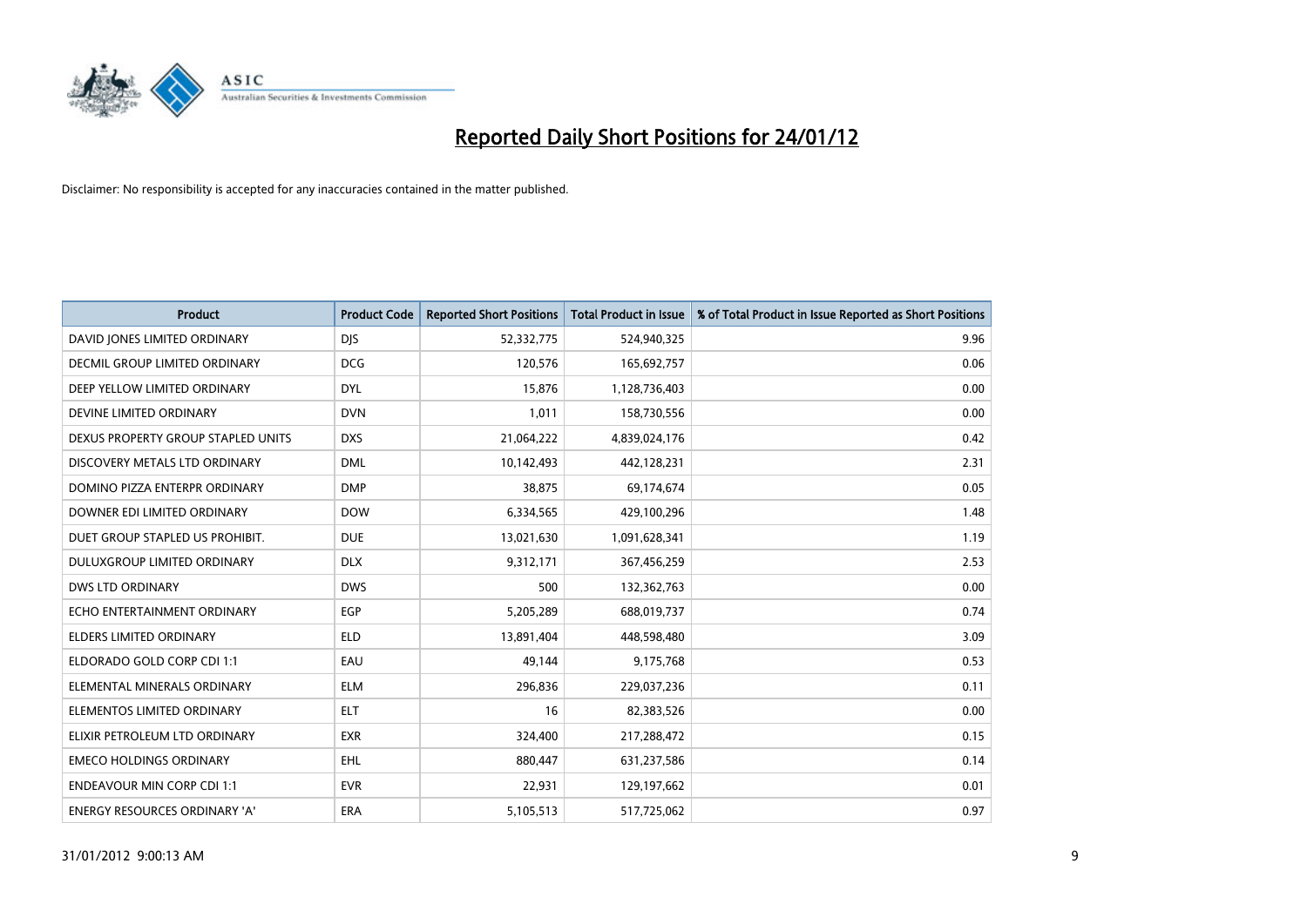

| <b>Product</b>                        | <b>Product Code</b> | <b>Reported Short Positions</b> | <b>Total Product in Issue</b> | % of Total Product in Issue Reported as Short Positions |
|---------------------------------------|---------------------|---------------------------------|-------------------------------|---------------------------------------------------------|
| <b>ENERGY WORLD CORPOR, ORDINARY</b>  | <b>EWC</b>          | 21,004,637                      | 1,734,166,672                 | 1.22                                                    |
| <b>ENTEK ENERGY LTD ORDINARY</b>      | <b>ETE</b>          | 489,903                         | 510,657,387                   | 0.10                                                    |
| <b>ENTELLECT LIMITED ORDINARY</b>     | <b>ESN</b>          | 464,050                         | 985,337,932                   | 0.05                                                    |
| ENVESTRA LIMITED ORDINARY             | <b>ENV</b>          | 1,464,555                       | 1,547,890,032                 | 0.10                                                    |
| EVOLUTION MINING LTD ORDINARY         | <b>EVN</b>          | 1,009,062                       | 700,995,107                   | 0.14                                                    |
| <b>EXCO RESOURCES LTD ORDINARY</b>    | <b>EXS</b>          | 766                             | 356,044,187                   | 0.00                                                    |
| EXOMA ENERGY LIMITED ORDINARY         | <b>EXE</b>          | 281,678                         | 417,357,759                   | 0.07                                                    |
| EXTRACT RESOURCES ORDINARY            | <b>EXT</b>          | 954,128                         | 251,159,163                   | 0.37                                                    |
| FAIRFAX MEDIA LTD ORDINARY            | <b>FXI</b>          | 288,768,046                     | 2,351,955,725                 | 12.28                                                   |
| <b>FANTASTIC HOLDINGS ORDINARY</b>    | <b>FAN</b>          | 1,220                           | 102,739,538                   | 0.00                                                    |
| FAR LTD ORDINARY                      | <b>FAR</b>          | 21,000,000                      | 2,150,080,157                 | 0.98                                                    |
| FISHER & PAYKEL APP. ORDINARY         | <b>FPA</b>          | 18,298                          | 724,235,162                   | 0.00                                                    |
| FKP PROPERTY GROUP STAPLED SECURITIES | <b>FKP</b>          | 23,756,659                      | 1,197,968,723                 | 1.95                                                    |
| FLEETWOOD CORP ORDINARY               | <b>FWD</b>          | 254,124                         | 58,850,214                    | 0.43                                                    |
| FLETCHER BUILDING ORDINARY            | <b>FBU</b>          | 10,826,266                      | 680,739,504                   | 1.60                                                    |
| FLEXIGROUP LIMITED ORDINARY           | <b>FXL</b>          | 59,830                          | 279,268,329                   | 0.02                                                    |
| FLIGHT CENTRE ORDINARY                | <b>FLT</b>          | 9,696,565                       | 100,005,264                   | 9.68                                                    |
| FLINDERS MINES LTD ORDINARY           | <b>FMS</b>          | 22,569,938                      | 1,821,300,404                 | 1.24                                                    |
| <b>FOCUS MINERALS LTD ORDINARY</b>    | <b>FML</b>          | 405,986                         | 4,320,773,701                 | 0.00                                                    |
| FORGE GROUP LIMITED ORDINARY          | FGE                 | 100,591                         | 83,469,014                    | 0.12                                                    |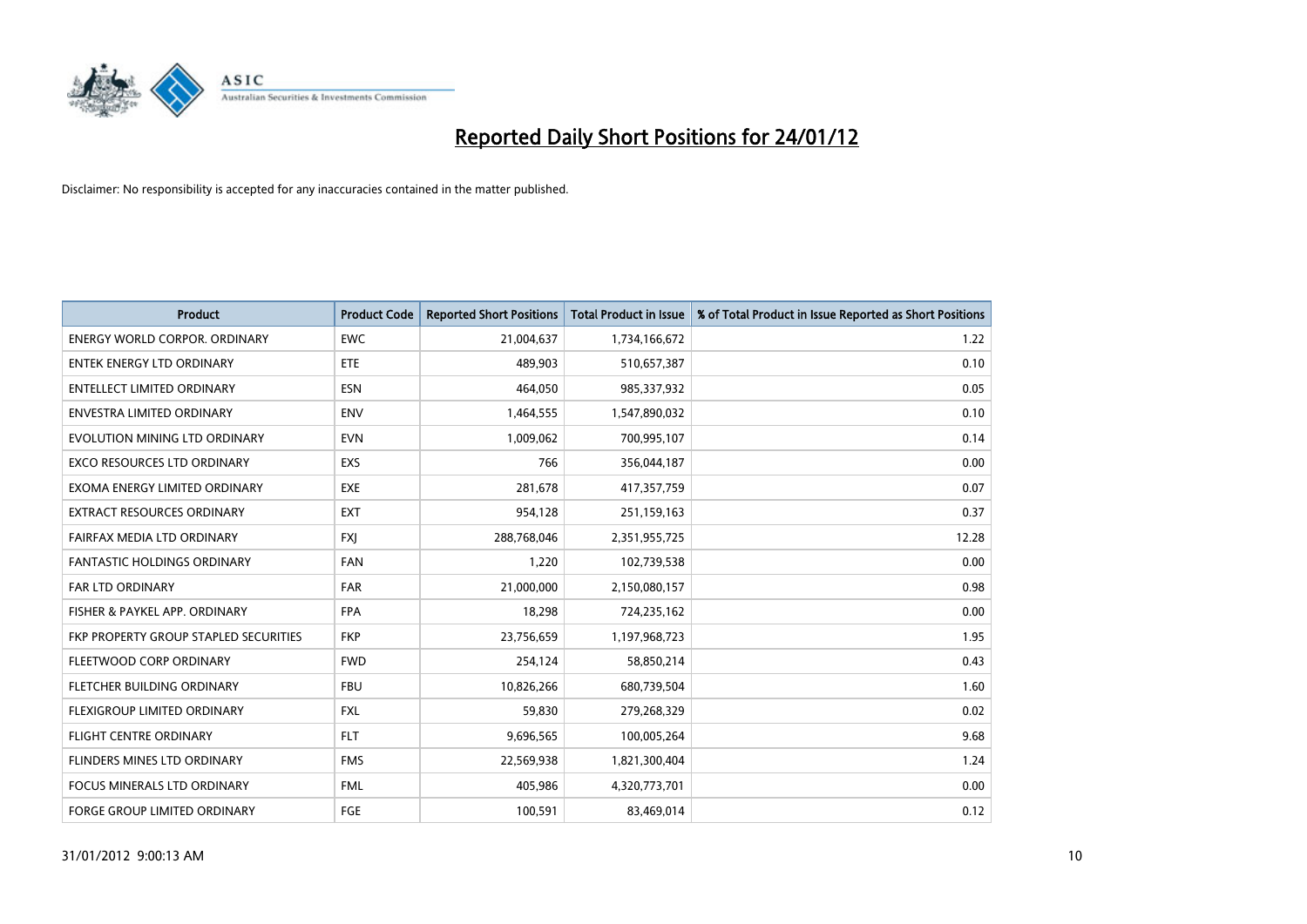

| <b>Product</b>                            | <b>Product Code</b> | <b>Reported Short Positions</b> | <b>Total Product in Issue</b> | % of Total Product in Issue Reported as Short Positions |
|-------------------------------------------|---------------------|---------------------------------|-------------------------------|---------------------------------------------------------|
| FORTE ENERGY NL ORDINARY                  | <b>FTE</b>          | 2,667,039                       | 695,589,311                   | 0.38                                                    |
| FORTESCUE METALS GRP ORDINARY             | <b>FMG</b>          | 96,794,230                      | 3,113,798,659                 | 3.07                                                    |
| FUNTASTIC LIMITED ORDINARY                | <b>FUN</b>          | 322,528                         | 340,997,682                   | 0.09                                                    |
| <b>G.U.D. HOLDINGS ORDINARY</b>           | GUD                 | 434,765                         | 70,107,387                    | 0.59                                                    |
| <b>GALAXY RESOURCES ORDINARY</b>          | <b>GXY</b>          | 1,452,396                       | 323,327,000                   | 0.43                                                    |
| <b>GEODYNAMICS LIMITED ORDINARY</b>       | GDY                 | 279,159                         | 363,690,627                   | 0.08                                                    |
| <b>GINDALBIE METALS LTD ORDINARY</b>      | <b>GBG</b>          | 28,441,228                      | 1,247,487,454                 | 2.28                                                    |
| <b>GLOBAL MINING ORDINARY</b>             | <b>GMI</b>          | 8,951                           | 182,363,570                   | 0.00                                                    |
| <b>GLOUCESTER COAL ORDINARY</b>           | GCL                 | 1,308,839                       | 202,905,967                   | 0.65                                                    |
| <b>GME RESOURCES LTD ORDINARY</b>         | <b>GME</b>          | 800                             | 322,635,902                   | 0.00                                                    |
| <b>GOLDEN WEST RESOURCE ORDINARY</b>      | <b>GWR</b>          | 1,617                           | 192,142,447                   | 0.00                                                    |
| <b>GOODMAN FIELDER, ORDINARY</b>          | <b>GFF</b>          | 85,704,143                      | 1,955,559,207                 | 4.39                                                    |
| <b>GOODMAN GROUP STAPLED US PROHIBIT.</b> | <b>GMG</b>          | 30,785,838                      | 7,699,816,741                 | 0.39                                                    |
| <b>GPT GROUP STAPLED SEC.</b>             | <b>GPT</b>          | 20,163,997                      | 1,812,767,108                 | 1.11                                                    |
| <b>GRAINCORP LIMITED A CLASS ORDINARY</b> | <b>GNC</b>          | 646,020                         | 198,318,900                   | 0.31                                                    |
| <b>GRANGE RESOURCES. ORDINARY</b>         | GRR                 | 139,278                         | 1,154,359,727                 | 0.00                                                    |
| <b>GREENCAP LIMITED ORDINARY</b>          | GCG                 |                                 | 262,515,385                   | 0.00                                                    |
| <b>GREENLAND MIN EN LTD ORDINARY</b>      | GGG                 | 3,065,573                       | 416,390,488                   | 0.72                                                    |
| <b>GRYPHON MINERALS LTD ORDINARY</b>      | GRY                 | 1,072,577                       | 348,164,983                   | 0.31                                                    |
| <b>GUILDFORD COAL LTD ORDINARY</b>        | <b>GUF</b>          | 1,276,277                       | 230,523,734                   | 0.56                                                    |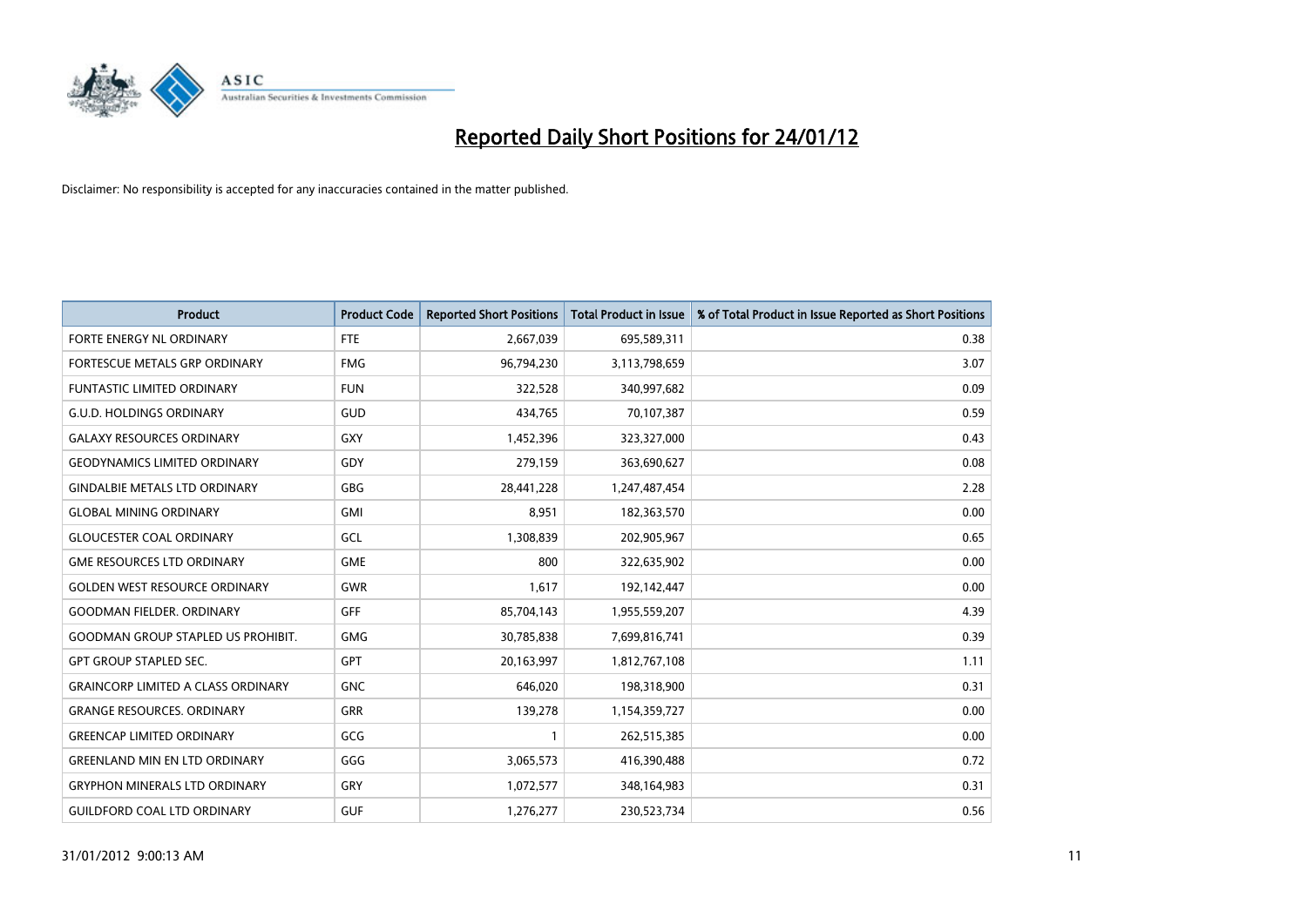

| <b>Product</b>                        | <b>Product Code</b> | <b>Reported Short Positions</b> | <b>Total Product in Issue</b> | % of Total Product in Issue Reported as Short Positions |
|---------------------------------------|---------------------|---------------------------------|-------------------------------|---------------------------------------------------------|
| <b>GUINNESS PEAT GROUP. CDI 1:1</b>   | <b>GPG</b>          | 100,054                         | 282,039,580                   | 0.04                                                    |
| <b>GUNNS LIMITED ORDINARY</b>         | <b>GNS</b>          | 42,505,106                      | 848,401,559                   | 4.99                                                    |
| <b>GWA GROUP LTD ORDINARY</b>         | <b>GWA</b>          | 11,620,584                      | 301,525,014                   | 3.86                                                    |
| HARVEY NORMAN ORDINARY                | <b>HVN</b>          | 65,113,509                      | 1,062,316,784                 | 6.12                                                    |
| HASTIE GROUP LIMITED ORDINARY         | <b>HST</b>          | 192,667                         | 137,353,504                   | 0.13                                                    |
| HASTINGS DIVERSIFIED STAPLED SECURITY | <b>HDF</b>          | 1,832,357                       | 530,001,072                   | 0.35                                                    |
| HAVILAH RESOURCES NL ORDINARY         | <b>HAV</b>          | 62,877                          | 101,311,223                   | 0.06                                                    |
| HEARTWARE INT INC CDI 35:1            | <b>HIN</b>          | 272,008                         | 43,772,855                    | 0.62                                                    |
| <b>HENDERSON GROUP CDI 1:1</b>        | <b>HGG</b>          | 9,577,145                       | 666,703,844                   | 1.43                                                    |
| HFA HOLDINGS LIMITED ORDINARY         | <b>HFA</b>          | 16,273                          | 117,332,831                   | 0.01                                                    |
| HIGHLANDS PACIFIC ORDINARY            | <b>HIG</b>          | 2,459,484                       | 686,082,148                   | 0.36                                                    |
| HILLGROVE RES LTD ORDINARY            | <b>HGO</b>          | 5,280,807                       | 793,698,575                   | 0.66                                                    |
| HILLS HOLDINGS LTD ORDINARY           | <b>HIL</b>          | 3,590,548                       | 246,349,244                   | 1.46                                                    |
| HORIZON OIL LIMITED ORDINARY          | <b>HZN</b>          | 22,362,434                      | 1,130,811,515                 | 1.97                                                    |
| <b>ICON ENERGY LIMITED ORDINARY</b>   | <b>ICN</b>          | 4,130                           | 469,301,394                   | 0.00                                                    |
| <b>IINET LIMITED ORDINARY</b>         | <b>IIN</b>          | 169,865                         | 148,896,183                   | 0.12                                                    |
| ILUKA RESOURCES ORDINARY              | ILU                 | 18,087,669                      | 418,700,517                   | 4.30                                                    |
| IMDEX LIMITED ORDINARY                | <b>IMD</b>          | 978,818                         | 205,055,435                   | 0.47                                                    |
| IMF (AUSTRALIA) LTD ORDINARY          | <b>IMF</b>          | 329,821                         | 123,828,193                   | 0.26                                                    |
| IMX RESOURCES LTD ORDINARY            | <b>IXR</b>          | 20,000                          | 262,612,803                   | 0.01                                                    |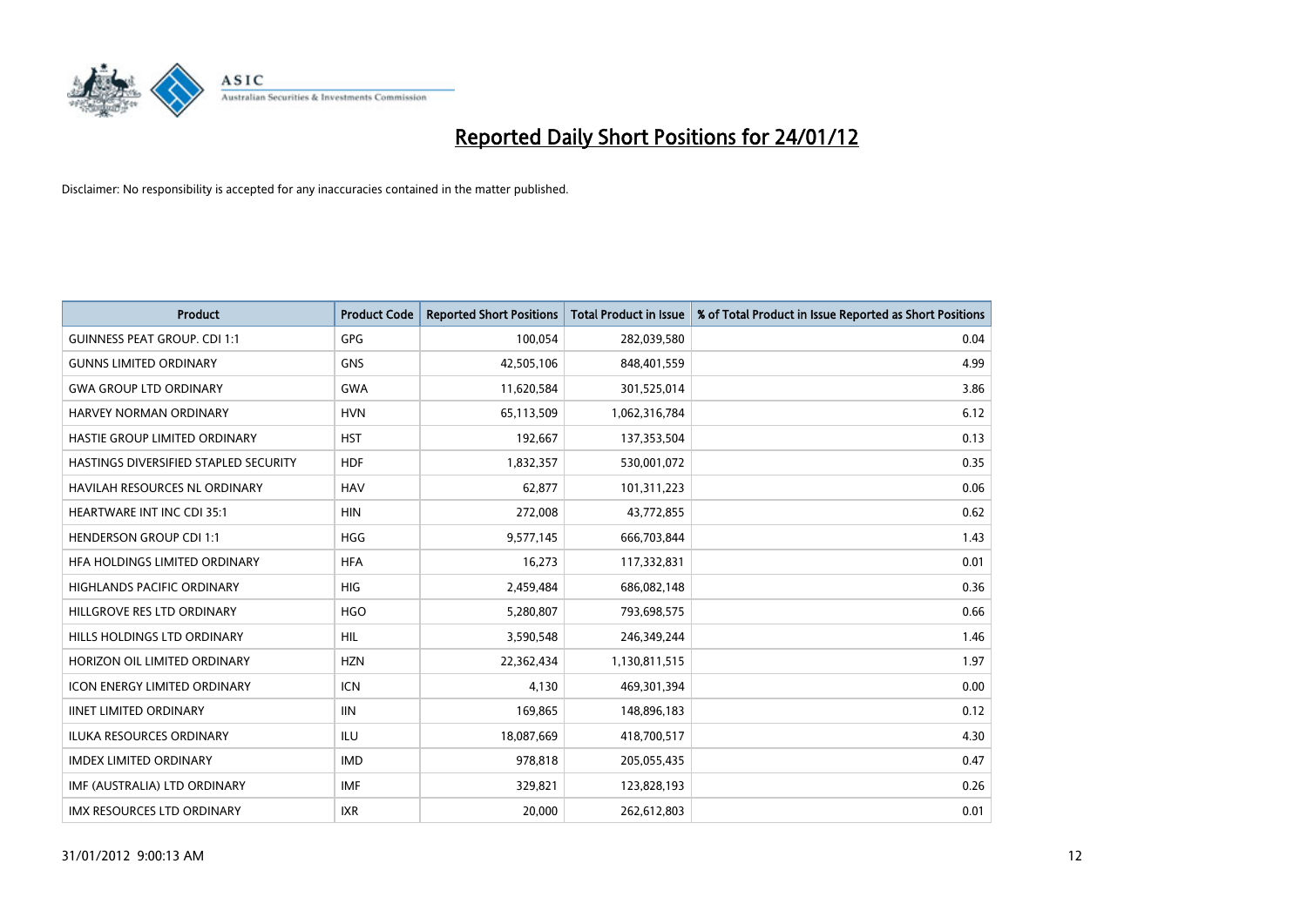

| <b>Product</b>                                  | <b>Product Code</b> | <b>Reported Short Positions</b> | <b>Total Product in Issue</b> | % of Total Product in Issue Reported as Short Positions |
|-------------------------------------------------|---------------------|---------------------------------|-------------------------------|---------------------------------------------------------|
| <b>INCITEC PIVOT ORDINARY</b>                   | IPL                 | 3,668,412                       | 1,628,730,107                 | 0.22                                                    |
| INDEPENDENCE GROUP ORDINARY                     | <b>IGO</b>          | 5,803,019                       | 232,525,035                   | 2.50                                                    |
| <b>INDOPHIL RESOURCES ORDINARY</b>              | <b>IRN</b>          | 1,160,614                       | 1,062,104,527                 | 0.09                                                    |
| INDUSTREA LIMITED ORDINARY                      | IDL                 | 966,571                         | 368,992,435                   | 0.26                                                    |
| <b>INFIGEN ENERGY STAPLED SECURITIES</b>        | <b>IFN</b>          | 5,429,298                       | 762,265,972                   | 0.72                                                    |
| ING RE COM GROUP STAPLED SECURITIES             | <b>ILF</b>          | 3,583                           | 441,029,194                   | 0.00                                                    |
| INSURANCE AUSTRALIA ORDINARY                    | IAG                 | 3,985,501                       | 2,079,034,021                 | 0.17                                                    |
| INTEGRA MINING LTD. ORDINARY                    | <b>IGR</b>          | 4,760,912                       | 846,293,881                   | 0.56                                                    |
| <b>INTREPID MINES ORDINARY</b>                  | <b>IAU</b>          | 3,432,871                       | 523,827,541                   | 0.66                                                    |
| <b>INVESTA OFFICE FUND STAPLED SECURITIES</b>   | <b>IOF</b>          | 4,797,870                       | 2,657,463,999                 | 0.15                                                    |
| <b>INVOCARE LIMITED ORDINARY</b>                | IVC                 | 1,546,539                       | 110,030,298                   | 1.40                                                    |
| ION LIMITED ORDINARY                            | <b>ION</b>          | 164,453                         | 256,365,105                   | 0.06                                                    |
| <b>IOOF HOLDINGS LTD ORDINARY</b>               | <b>IFL</b>          | 837,487                         | 229,794,395                   | 0.38                                                    |
| <b>IRESS MARKET TECH. ORDINARY</b>              | <b>IRE</b>          | 1,374,398                       | 127,036,010                   | 1.07                                                    |
| <b>IRON ORE HOLDINGS ORDINARY</b>               | <b>IOH</b>          | 14,525                          | 166,087,005                   | 0.01                                                    |
| ISHARES MSCI AUS 200 ISHARES MSCI AUS 200       | <b>IOZ</b>          | 74,090                          | 2,927,373                     | 2.53                                                    |
| ISHARES S&P HIGH DIV ISHARES S&P HIGH DIV       | <b>IHD</b>          | 69,754                          | 2,503,027                     | 2.79                                                    |
| ISHARES SMALL ORDS ISHARES SMALL ORDS           | <b>ISO</b>          | 931,556                         | 5,403,165                     | 17.24                                                   |
| <b>IVANHOE AUSTRALIA ORDINARY</b>               | <b>IVA</b>          | 1,993,386                       | 552,385,295                   | 0.36                                                    |
| <b>IAMES HARDIE INDUST CHESS DEPOSITARY INT</b> | <b>IHX</b>          | 15,130,333                      | 435,746,077                   | 3.47                                                    |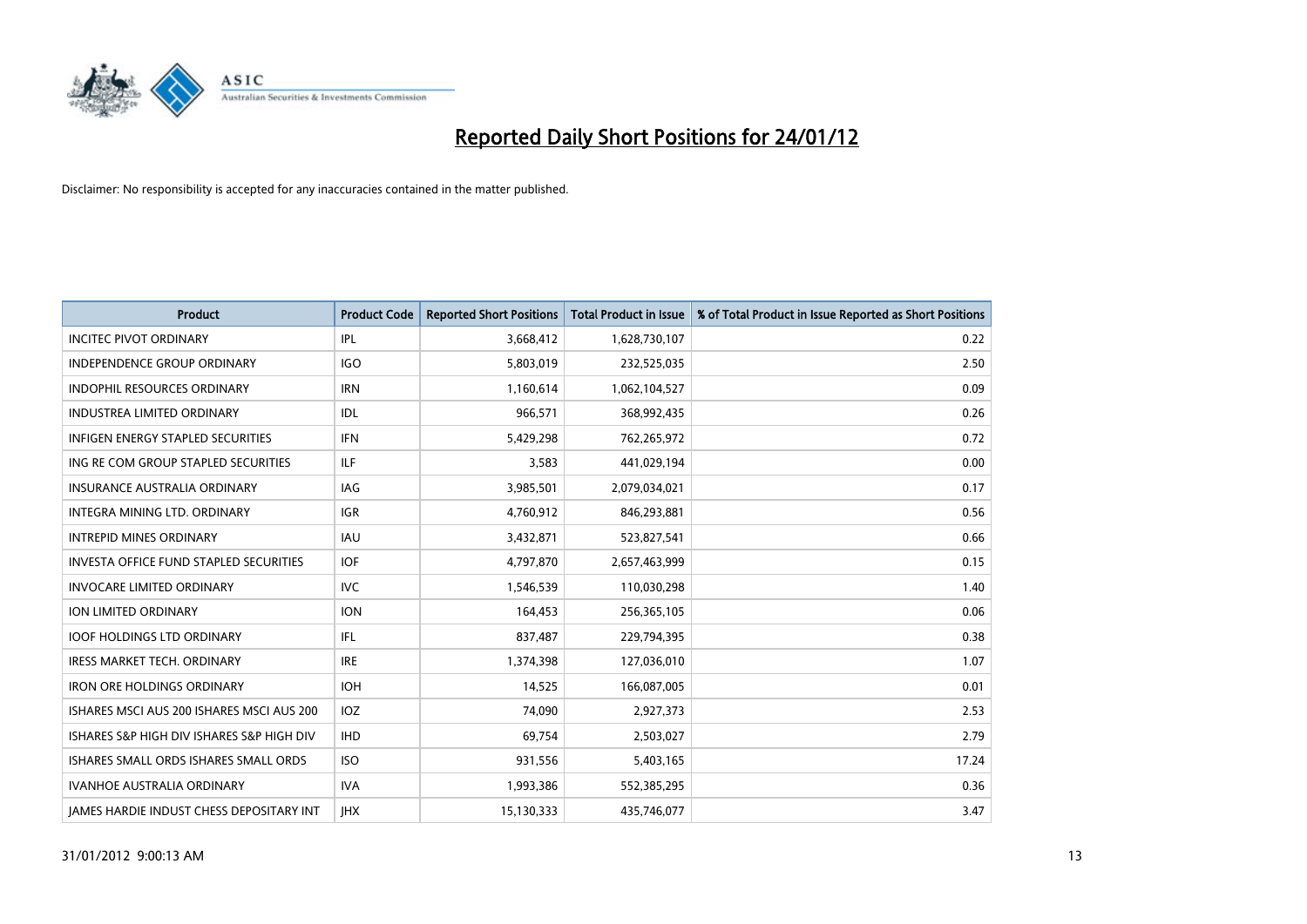

| <b>Product</b>                        | <b>Product Code</b> | <b>Reported Short Positions</b> | <b>Total Product in Issue</b> | % of Total Product in Issue Reported as Short Positions |
|---------------------------------------|---------------------|---------------------------------|-------------------------------|---------------------------------------------------------|
| <b>JAMESON RESOURCES ORDINARY</b>     | <b>JAL</b>          | 1,600,000                       | 142,001,227                   | 1.13                                                    |
| <b>IB HI-FI LIMITED ORDINARY</b>      | <b>IBH</b>          | 22,363,534                      | 98,833,643                    | 22.63                                                   |
| <b>KAGARA LTD ORDINARY</b>            | <b>KZL</b>          | 13,315,005                      | 798,953,117                   | 1.67                                                    |
| KAROON GAS AUSTRALIA ORDINARY         | <b>KAR</b>          | 2,864,247                       | 221,420,769                   | 1.29                                                    |
| KASBAH RESOURCES ORDINARY             | <b>KAS</b>          | 3,441                           | 364,262,596                   | 0.00                                                    |
| KATHMANDU HOLD LTD ORDINARY           | <b>KMD</b>          | 1,289,180                       | 200,000,000                   | 0.64                                                    |
| <b>KBL MINING LIMITED ORDINARY</b>    | <b>KBL</b>          | 1,820                           | 168,032,869                   | 0.00                                                    |
| <b>KEYBRIDGE CAPITAL ORDINARY</b>     | <b>KBC</b>          | 6,000                           | 172,070,564                   | 0.00                                                    |
| KINGSGATE CONSOLID. ORDINARY          | <b>KCN</b>          | 3,690,151                       | 140,872,908                   | 2.62                                                    |
| KINGSROSE MINING LTD ORDINARY         | <b>KRM</b>          | 257,165                         | 271,985,968                   | 0.08                                                    |
| LEIGHTON HOLDINGS ORDINARY            | LEI                 | 6,527,028                       | 337,087,596                   | 1.91                                                    |
| LEND LEASE GROUP UNIT/ORD STAPLED     | LLC                 | 1,724,886                       | 571,804,090                   | 0.28                                                    |
| LINC ENERGY LTD ORDINARY              | <b>LNC</b>          | 14,653,925                      | 504,487,631                   | 2.88                                                    |
| <b>LYNAS CORPORATION ORDINARY</b>     | <b>LYC</b>          | 127,696,579                     | 1,713,846,913                 | 7.46                                                    |
| M2 TELECOMMUNICATION ORDINARY         | <b>MTU</b>          | 311,012                         | 124,493,385                   | 0.24                                                    |
| <b>MACMAHON HOLDINGS ORDINARY</b>     | <b>MAH</b>          | 2,556,485                       | 738,631,705                   | 0.35                                                    |
| MACQ ATLAS ROADS GRP ORDINARY STAPLED | <b>MQA</b>          | 12,686,315                      | 464,279,594                   | 2.72                                                    |
| MACQUARIE GROUP LTD ORDINARY          | <b>MOG</b>          | 8,161,407                       | 348,580,949                   | 2.33                                                    |
| MARENGO MINING ORDINARY               | <b>MGO</b>          | 239,254                         | 1,002,399,863                 | 0.03                                                    |
| MATRIX C & E LTD ORDINARY             | <b>MCE</b>          | 637,667                         | 77,081,507                    | 0.81                                                    |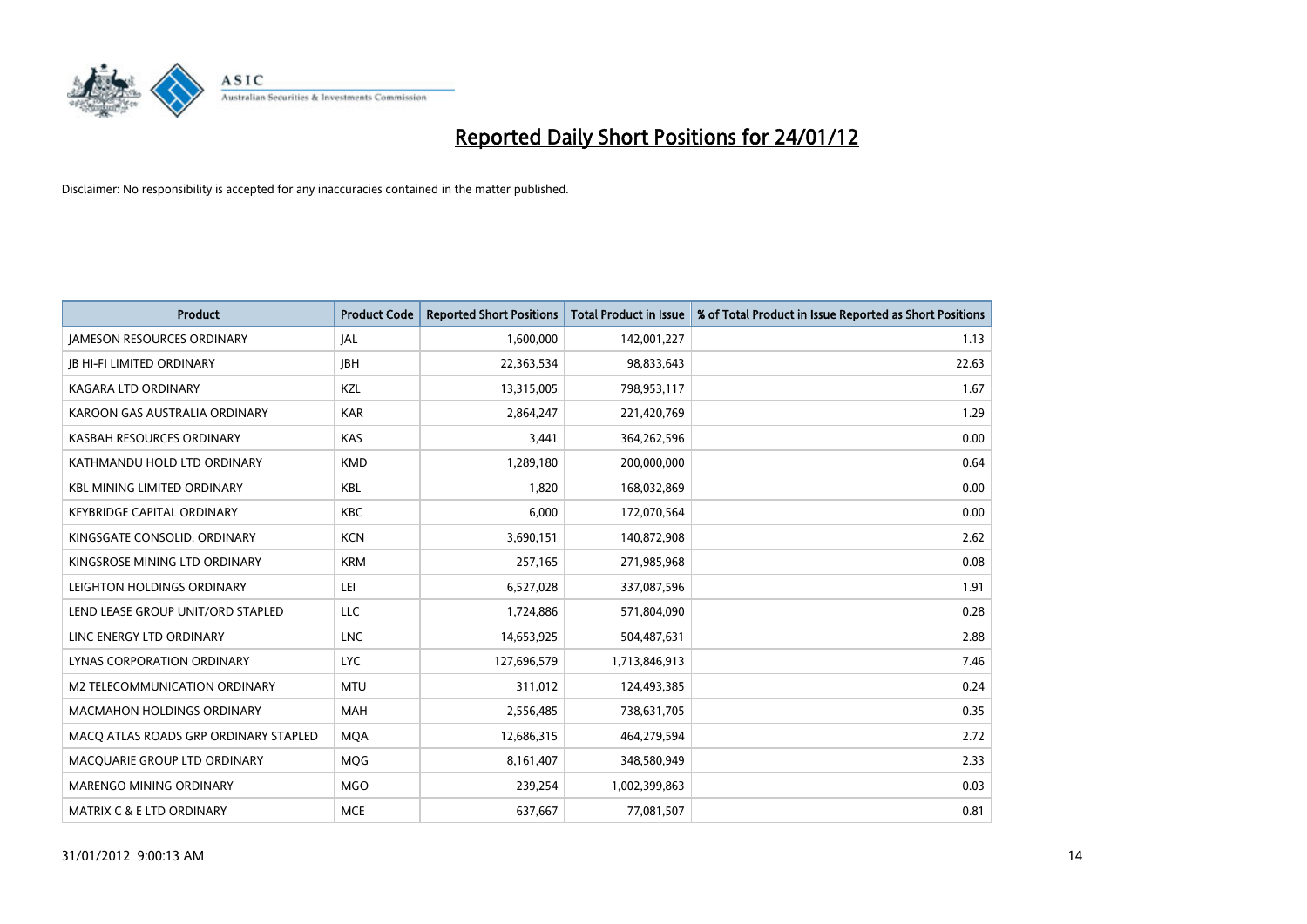

| <b>Product</b>                  | <b>Product Code</b> | <b>Reported Short Positions</b> | <b>Total Product in Issue</b> | % of Total Product in Issue Reported as Short Positions |
|---------------------------------|---------------------|---------------------------------|-------------------------------|---------------------------------------------------------|
| MCMILLAN SHAKESPEARE ORDINARY   | <b>MMS</b>          | 94.042                          | 70,639,319                    | 0.13                                                    |
| MCPHERSON'S LTD ORDINARY        | <b>MCP</b>          | 15,360                          | 72,401,758                    | 0.02                                                    |
| MEDUSA MINING LTD ORDINARY      | <b>MML</b>          | 1,167,611                       | 188,903,911                   | 0.63                                                    |
| MELBOURNE IT LIMITED ORDINARY   | <b>MLB</b>          | 136,142                         | 81,352,178                    | 0.17                                                    |
| MEO AUSTRALIA LTD ORDINARY      | <b>MEO</b>          | 8,946,178                       | 539,913,260                   | 1.66                                                    |
| <b>MERMAID MARINE ORDINARY</b>  | <b>MRM</b>          | 304,776                         | 217,833,136                   | 0.14                                                    |
| MESOBLAST LIMITED ORDINARY      | <b>MSB</b>          | 8,844,881                       | 282,288,361                   | 3.16                                                    |
| METALS X LIMITED ORDINARY       | <b>MLX</b>          | 557,880                         | 1,324,600,410                 | 0.04                                                    |
| METCASH LIMITED ORDINARY        | <b>MTS</b>          | 28,387,675                      | 771,345,864                   | 3.64                                                    |
| METGASCO LIMITED ORDINARY       | <b>MEL</b>          | 333,298                         | 338,592,672                   | 0.10                                                    |
| METMINCO LIMITED ORDINARY       | <b>MNC</b>          | 14,089,790                      | 1,749,541,573                 | 0.81                                                    |
| MHM METALS LIMITED ORDINARY     | <b>MHM</b>          | 46,025                          | 103,807,493                   | 0.04                                                    |
| MICLYN EXP OFFSHR ORDINARY      | <b>MIO</b>          | 19,297                          | 278,515,705                   | 0.01                                                    |
| MINCOR RESOURCES NL ORDINARY    | <b>MCR</b>          | 1,034,010                       | 195,818,871                   | 0.52                                                    |
| MINEMAKERS LIMITED ORDINARY     | <b>MAK</b>          | 33.696                          | 228,236,727                   | 0.01                                                    |
| MINERAL DEPOSITS ORDINARY       | <b>MDL</b>          | 140,742                         | 83,538,786                    | 0.17                                                    |
| MINERAL RESOURCES. ORDINARY     | <b>MIN</b>          | 873,556                         | 184,698,489                   | 0.48                                                    |
| MIRABELA NICKEL LTD ORDINARY    | <b>MBN</b>          | 12,500,557                      | 491,781,237                   | 2.52                                                    |
| MIRVAC GROUP STAPLED SECURITIES | <b>MGR</b>          | 21,665,106                      | 3,416,996,915                 | 0.61                                                    |
| MOLOPO ENERGY LTD ORDINARY      | <b>MPO</b>          | 876,108                         | 245,579,810                   | 0.35                                                    |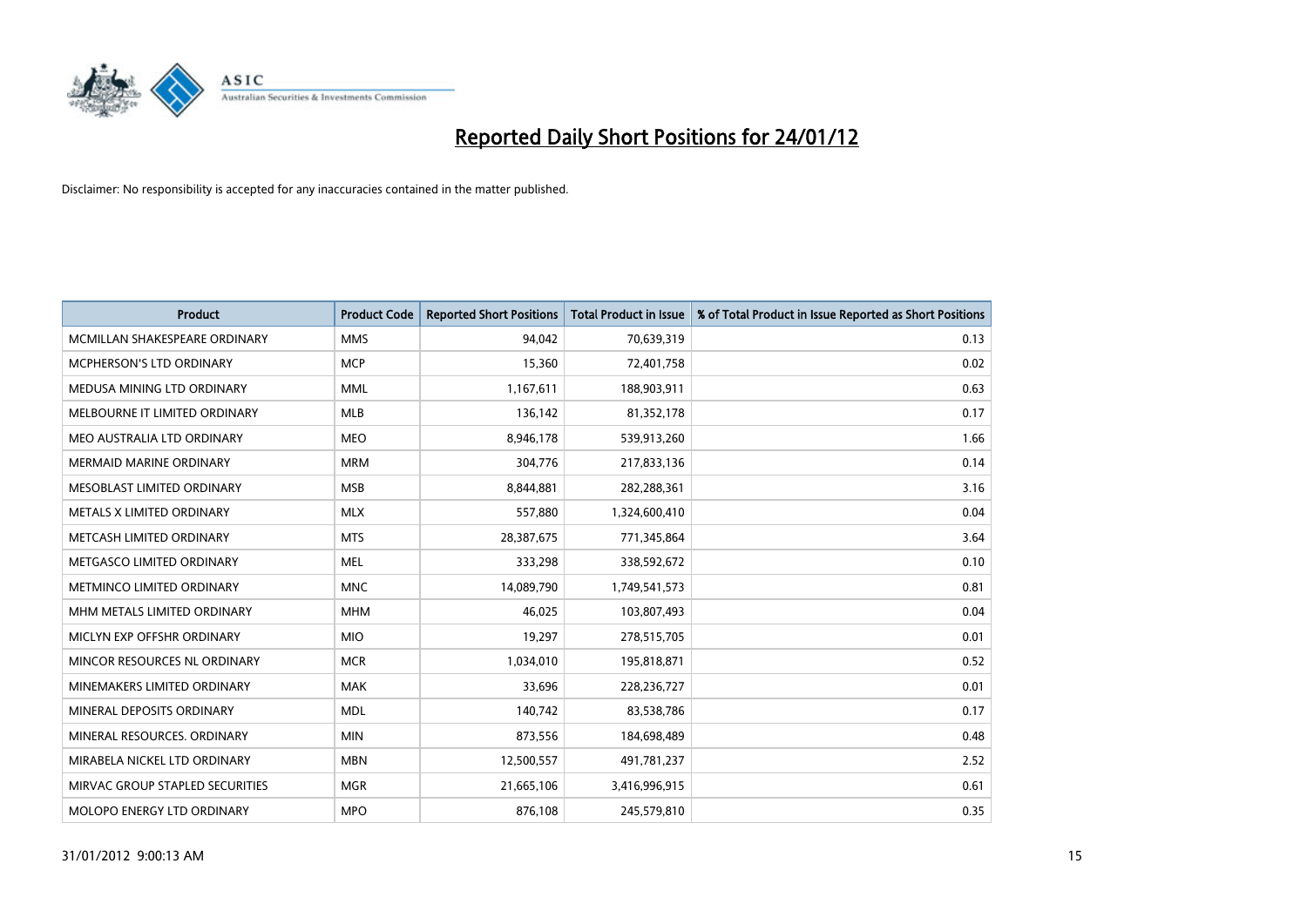

| <b>Product</b>                       | <b>Product Code</b> | <b>Reported Short Positions</b> | <b>Total Product in Issue</b> | % of Total Product in Issue Reported as Short Positions |
|--------------------------------------|---------------------|---------------------------------|-------------------------------|---------------------------------------------------------|
| MOLY MINES LIMITED ORDINARY          | <b>MOL</b>          | 116,675                         | 384,893,989                   | 0.03                                                    |
| MONADELPHOUS GROUP ORDINARY          | <b>MND</b>          | 1,545,789                       | 88,674,327                    | 1.75                                                    |
| MORTGAGE CHOICE LTD ORDINARY         | <b>MOC</b>          | 2,132,421                       | 119,948,255                   | 1.78                                                    |
| <b>MOUNT GIBSON IRON ORDINARY</b>    | <b>MGX</b>          | 5,488,988                       | 1,082,570,693                 | 0.50                                                    |
| MSF SUGAR LIMITED ORDINARY           | <b>MSF</b>          | 19,441                          | 69,248,422                    | 0.03                                                    |
| <b>MULTIPLEX SITES SITES</b>         | <b>MXUPA</b>        | 22                              | 4,500,000                     | 0.00                                                    |
| <b>MURCHISON METALS LTD ORDINARY</b> | <b>MMX</b>          | 5,913,775                       | 444,447,777                   | 1.31                                                    |
| <b>MYER HOLDINGS LTD ORDINARY</b>    | <b>MYR</b>          | 73,022,820                      | 583,384,551                   | 12.50                                                   |
| <b>MYSTATE LIMITED ORDINARY</b>      | <b>MYS</b>          | 3,638                           | 86,963,862                    | 0.00                                                    |
| NATIONAL AUST, BANK ORDINARY         | <b>NAB</b>          | 14,004,282                      | 2,238,481,005                 | 0.60                                                    |
| NATURAL FUEL LIMITED ORDINARY        | <b>NFL</b>          |                                 | 1,121,912                     | 0.00                                                    |
| NAVIGATOR RESOURCES ORDINARY         | <b>NAV</b>          | 500                             | 2,222,216,576                 | 0.00                                                    |
| NAVITAS LIMITED ORDINARY             | <b>NVT</b>          | 4,389,163                       | 375,318,628                   | 1.15                                                    |
| NEPTUNE MARINE ORDINARY              | <b>NMS</b>          | 182,253                         | 1,748,545,632                 | 0.01                                                    |
| NEW HOPE CORPORATION ORDINARY        | <b>NHC</b>          | 1,695                           | 830,411,534                   | 0.00                                                    |
| NEWCREST MINING ORDINARY             | <b>NCM</b>          | 1,749,055                       | 765,849,811                   | 0.21                                                    |
| NEWS CORP A NON-VOTING CDI           | <b>NWSLV</b>        | 3,133,177                       | 1,682,512,856                 | 0.18                                                    |
| NEWS CORP B VOTING CDI               | <b>NWS</b>          | 2,821,400                       | 798,520,953                   | 0.36                                                    |
| NEXBIS LIMITED ORDINARY              | <b>NBS</b>          | 63,733                          | 798,356,704                   | 0.01                                                    |
| NEXTDC LIMITED ORDINARY              | <b>NXT</b>          | 2,034                           | 123,533,558                   | 0.00                                                    |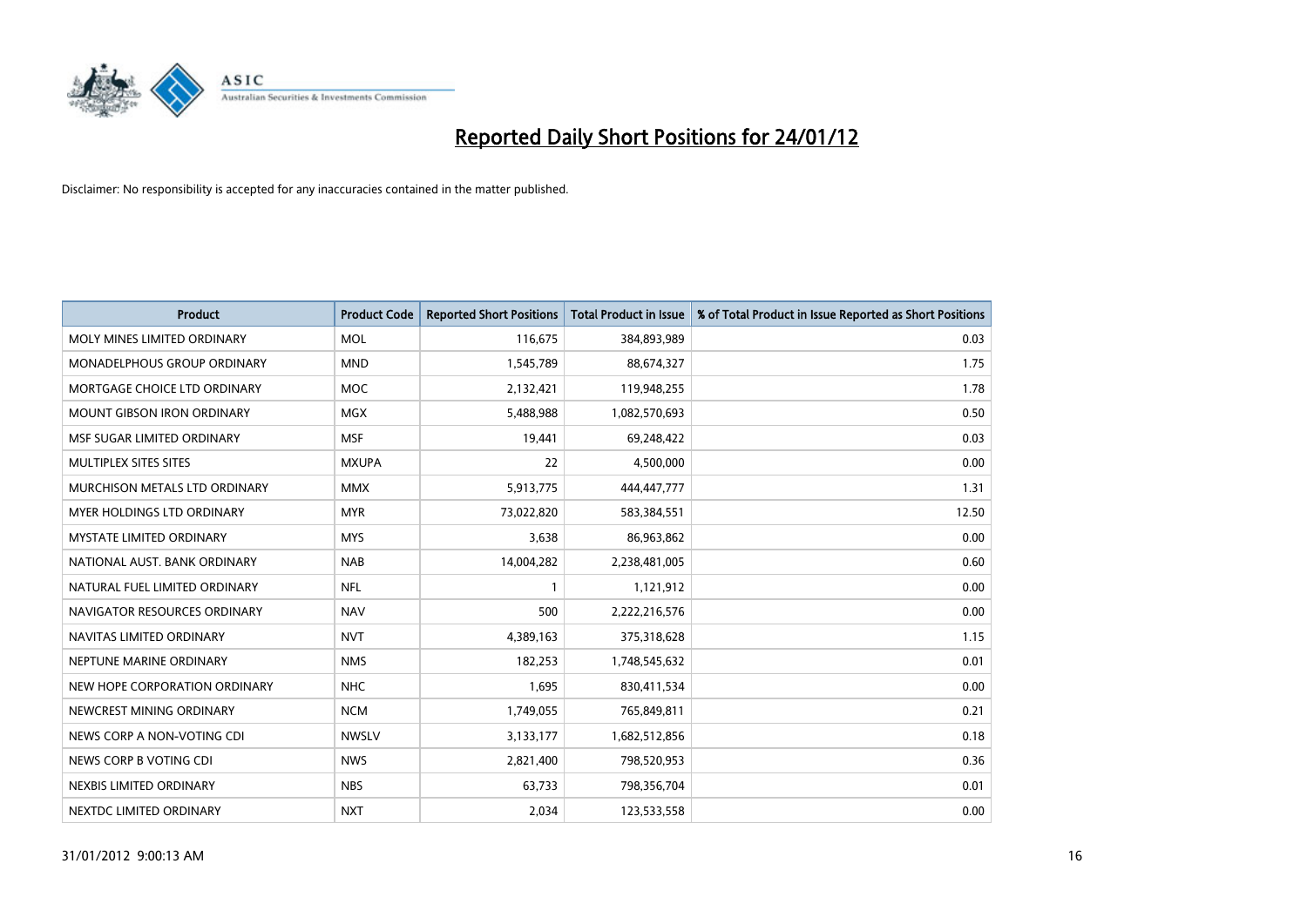

| <b>Product</b>                        | <b>Product Code</b> | <b>Reported Short Positions</b> | <b>Total Product in Issue</b> | % of Total Product in Issue Reported as Short Positions |
|---------------------------------------|---------------------|---------------------------------|-------------------------------|---------------------------------------------------------|
| NEXUS ENERGY LIMITED ORDINARY         | <b>NXS</b>          | 5,867,679                       | 1,326,821,159                 | 0.44                                                    |
| NIB HOLDINGS LIMITED ORDINARY         | <b>NHF</b>          | 121,252                         | 466,733,110                   | 0.02                                                    |
| NIDO PETROLEUM ORDINARY               | <b>NDO</b>          | 105,293                         | 1,389,163,151                 | 0.01                                                    |
| NOBLE MINERAL RES ORDINARY            | <b>NMG</b>          | 1,124,170                       | 523,312,570                   | 0.21                                                    |
| NORTHERN IRON LTD ORDINARY            | <b>NFE</b>          | 573,525                         | 369,980,113                   | 0.15                                                    |
| NORTHERN STAR ORDINARY                | <b>NST</b>          | 870                             | 351,990,153                   | 0.00                                                    |
| NRW HOLDINGS LIMITED ORDINARY         | <b>NWH</b>          | 980,496                         | 278,888,011                   | 0.35                                                    |
| NUCOAL RESOURCES LTD ORDINARY         | <b>NCR</b>          | 12,697                          | 441,150,707                   | 0.00                                                    |
| NUFARM LIMITED ORDINARY               | <b>NUF</b>          | 3,960,462                       | 262,018,057                   | 1.51                                                    |
| OAKTON LIMITED ORDINARY               | <b>OKN</b>          | 624,028                         | 93,800,235                    | 0.67                                                    |
| OCEANAGOLD CORP. CHESS DEPOSITARY INT | <b>OGC</b>          | 790,332                         | 262,656,605                   | 0.29                                                    |
| OCEANIA CAPITAL LTD ORDINARY          | <b>OCP</b>          | 2,500                           | 91,921,295                    | 0.00                                                    |
| OIL SEARCH LTD ORDINARY               | OSH                 | 8,998,217                       | 1,325,155,171                 | 0.66                                                    |
| OM HOLDINGS LIMITED ORDINARY          | <b>OMH</b>          | 5,711,430                       | 504,105,150                   | 1.13                                                    |
| <b>ONESTEEL LIMITED ORDINARY</b>      | OST                 | 63,999,258                      | 1,342,393,583                 | 4.76                                                    |
| ORICA LIMITED ORDINARY                | ORI                 | 3,264,632                       | 365,007,037                   | 0.89                                                    |
| ORIGIN ENERGY ORDINARY                | ORG                 | 4,007,475                       | 1,086,168,298                 | 0.36                                                    |
| OROCOBRE LIMITED ORDINARY             | <b>ORE</b>          | 74,774                          | 103,195,029                   | 0.08                                                    |
| OROTONGROUP LIMITED ORDINARY          | <b>ORL</b>          | 73,145                          | 40,880,902                    | 0.18                                                    |
| OTTO ENERGY LIMITED ORDINARY          | OEL                 | 109,204                         | 1,138,290,071                 | 0.01                                                    |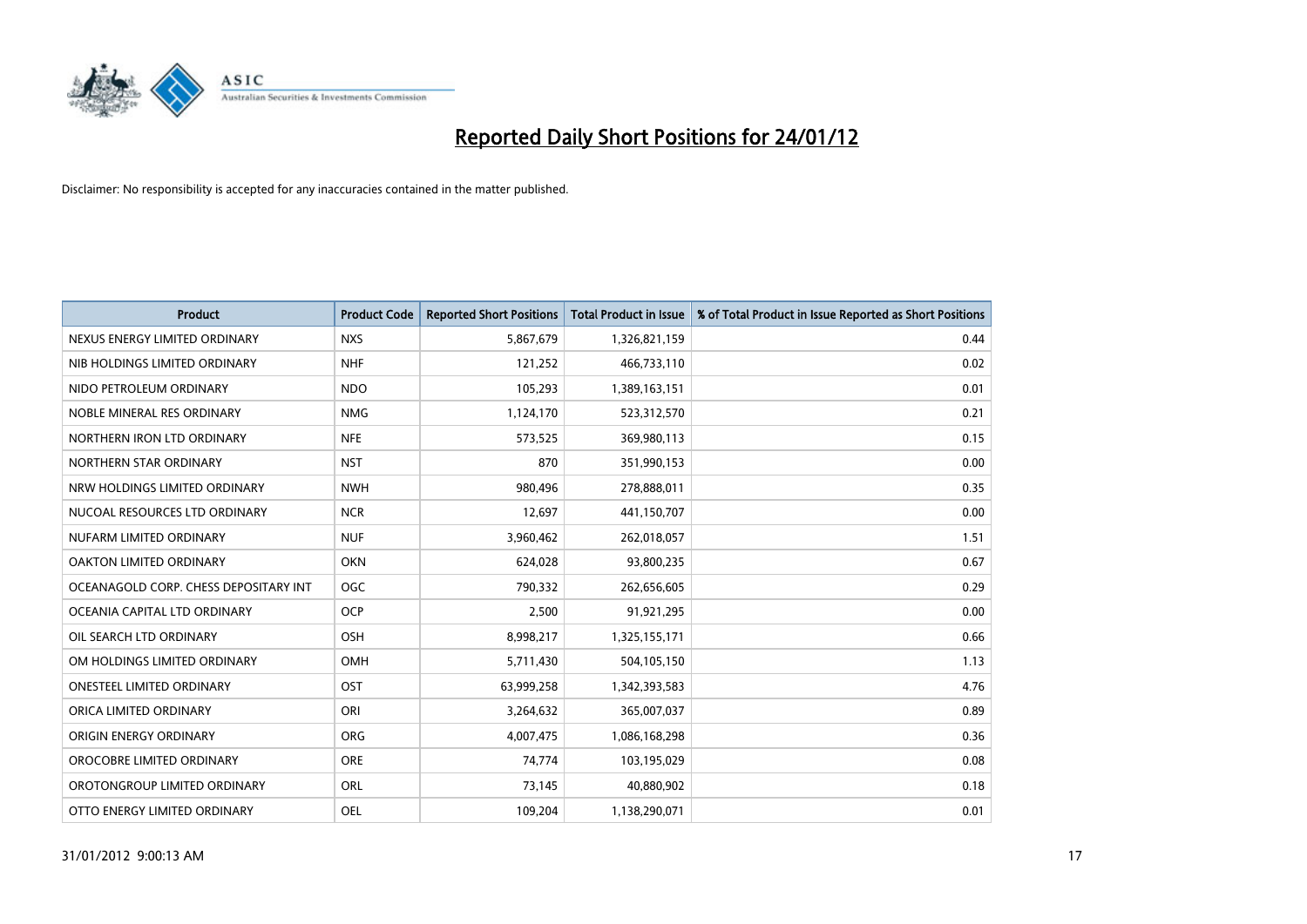

| <b>Product</b>                      | <b>Product Code</b> | <b>Reported Short Positions</b> | <b>Total Product in Issue</b> | % of Total Product in Issue Reported as Short Positions |
|-------------------------------------|---------------------|---------------------------------|-------------------------------|---------------------------------------------------------|
| OZ MINERALS ORDINARY                | OZL                 | 8,750,487                       | 314,821,850                   | 2.77                                                    |
| PACIFIC BRANDS ORDINARY             | <b>PBG</b>          | 6,894,750                       | 912,915,695                   | 0.75                                                    |
| PALADIN ENERGY LTD ORDINARY         | <b>PDN</b>          | 17,994,524                      | 835,484,064                   | 2.15                                                    |
| PANAUST LIMITED ORDINARY            | <b>PNA</b>          | 12,769,338                      | 596,339,292                   | 2.15                                                    |
| PANORAMIC RESOURCES ORDINARY        | PAN                 | 585,727                         | 207,050,710                   | 0.27                                                    |
| PAPERLINX LIMITED ORDINARY          | <b>PPX</b>          | 1,306,674                       | 609,280,761                   | 0.21                                                    |
| PAPILLON RES LTD ORDINARY           | <b>PIR</b>          | 197,737                         | 215,133,794                   | 0.09                                                    |
| PATTIES FOODS LTD ORDINARY          | PFL                 |                                 | 138,989,223                   | 0.00                                                    |
| PEET LIMITED ORDINARY               | <b>PPC</b>          | 17,256                          | 320,170,604                   | 0.01                                                    |
| PENINSULA ENERGY LTD ORDINARY       | <b>PEN</b>          | 1,904,974                       | 2,136,025,262                 | 0.09                                                    |
| PERILYA LIMITED ORDINARY            | PEM                 | 2,334                           | 769,316,426                   | 0.00                                                    |
| PERPETUAL LIMITED ORDINARY          | PPT                 | 2,462,376                       | 41,980,678                    | 5.87                                                    |
| PERSEUS MINING LTD ORDINARY         | PRU                 | 3,167,183                       | 456,477,088                   | 0.68                                                    |
| PETSEC ENERGY ORDINARY              | <b>PSA</b>          | 223,332                         | 235,283,622                   | 0.09                                                    |
| PHARMAXIS LTD ORDINARY              | <b>PXS</b>          | 580,813                         | 305,890,989                   | 0.18                                                    |
| PHOTON GROUP LTD ORDINARY           | PGA                 | 250,510                         | 1,540,886,866                 | 0.02                                                    |
| PLATINUM ASSET ORDINARY             | <b>PTM</b>          | 7,350,692                       | 561,347,878                   | 1.31                                                    |
| PLATINUM AUSTRALIA ORDINARY         | <b>PLA</b>          | 3,043,105                       | 453,380,039                   | 0.67                                                    |
| PLATINUM AUSTRALIA RIGHTS 24-JAN-12 | <b>PLARA</b>        | 3,897                           | 45,338,004                    | 0.01                                                    |
| PLATINUM CAPITAL LTD ORDINARY       | <b>PMC</b>          |                                 | 165,756,878                   | 0.00                                                    |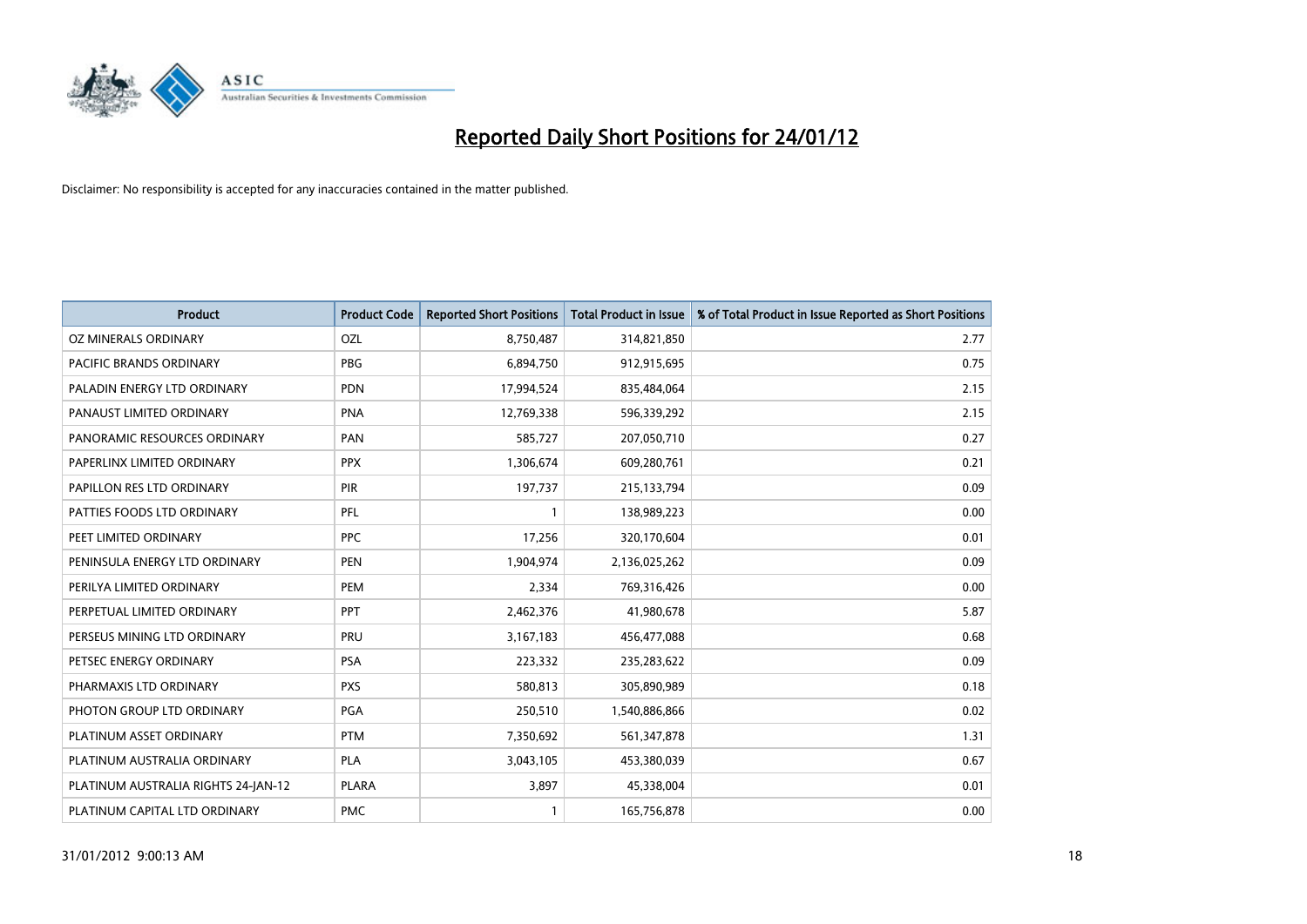

| <b>Product</b>                      | <b>Product Code</b> | <b>Reported Short Positions</b> | <b>Total Product in Issue</b> | % of Total Product in Issue Reported as Short Positions |
|-------------------------------------|---------------------|---------------------------------|-------------------------------|---------------------------------------------------------|
| PMP LIMITED ORDINARY                | <b>PMP</b>          | 28,855                          | 326,662,253                   | 0.01                                                    |
| PORT BOUVARD LIMITED ORDINARY       | PBD                 | 6,754                           | 593,868,295                   | 0.00                                                    |
| PREMIER INVESTMENTS ORDINARY        | <b>PMV</b>          | 786,942                         | 155,062,831                   | 0.49                                                    |
| PRIMA BIOMED LTD ORDINARY           | <b>PRR</b>          | 4,593,967                       | 1,064,563,388                 | 0.43                                                    |
| PRIMARY HEALTH CARE ORDINARY        | <b>PRY</b>          | 9,162,782                       | 500,336,679                   | 1.82                                                    |
| PRIME MEDIA GRP LTD ORDINARY        | PRT                 | 2                               | 366,330,303                   | 0.00                                                    |
| PRIMEAG AUSTRALIA ORDINARY          | PAG                 | 65,060                          | 266,394,444                   | 0.03                                                    |
| PROGEN PHARMACEUTIC ORDINARY        | PGL                 | 151,596                         | 24,709,097                    | 0.61                                                    |
| PROGRAMMED ORDINARY                 | <b>PRG</b>          | 532,963                         | 118,169,908                   | 0.43                                                    |
| <b>PSIVIDA CORP CDI 1:1</b>         | <b>PVA</b>          | 6,878                           | 8,866,773                     | 0.08                                                    |
| <b>QANTAS AIRWAYS ORDINARY</b>      | QAN                 | 32,380,111                      | 2,265,123,620                 | 1.40                                                    |
| OBE INSURANCE GROUP ORDINARY        | <b>OBE</b>          | 18,663,550                      | 1,115,545,692                 | 1.65                                                    |
| OR NATIONAL LIMITED ORDINARY        | <b>ORN</b>          | 14,267,548                      | 2,440,000,000                 | 0.56                                                    |
| ORXPHARMA LTD ORDINARY              | <b>QRX</b>          | 610,916                         | 144,278,190                   | 0.42                                                    |
| <b>OUBE LOGISTICS HLDG ORDINARY</b> | <b>QUB</b>          | 3,810,802                       | 889,404,644                   | 0.43                                                    |
| RAMELIUS RESOURCES ORDINARY         | <b>RMS</b>          | 164,988                         | 335,775,519                   | 0.06                                                    |
| RAMSAY HEALTH CARE ORDINARY         | <b>RHC</b>          | 1,768,538                       | 202,081,252                   | 0.87                                                    |
| <b>RCR TOMLINSON ORDINARY</b>       | <b>RCR</b>          | 68,067                          | 133,525,516                   | 0.05                                                    |
| <b>REA GROUP ORDINARY</b>           | <b>REA</b>          | 366,684                         | 131,714,699                   | 0.27                                                    |
| RECKON LIMITED ORDINARY             | <b>RKN</b>          | 811,500                         | 132,839,672                   | 0.61                                                    |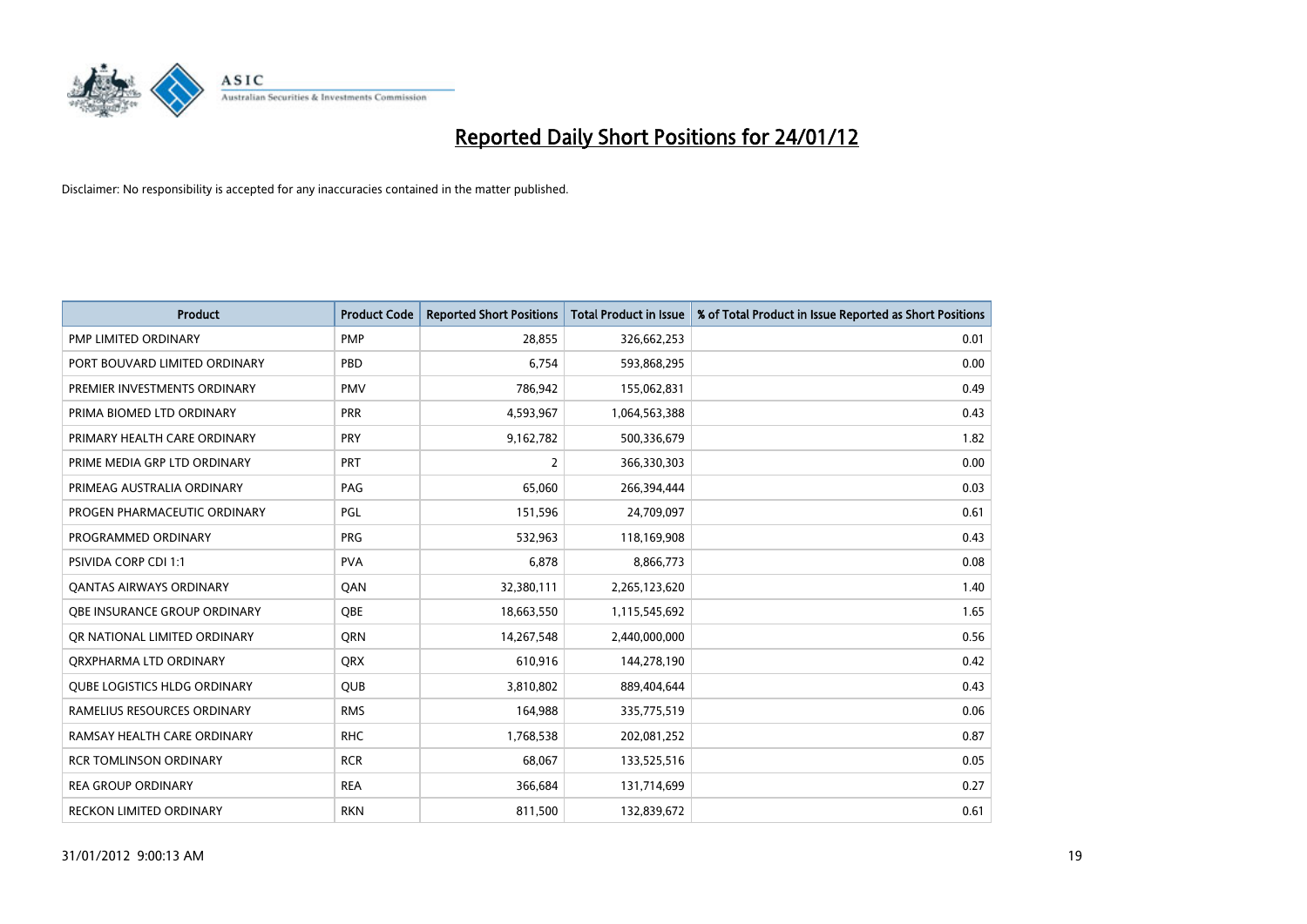

| <b>Product</b>                      | <b>Product Code</b> | <b>Reported Short Positions</b> | <b>Total Product in Issue</b> | % of Total Product in Issue Reported as Short Positions |
|-------------------------------------|---------------------|---------------------------------|-------------------------------|---------------------------------------------------------|
| <b>RED 5 LIMITED ORDINARY</b>       | <b>RED</b>          | 137,337                         | 128,412,536                   | 0.11                                                    |
| RED EMPEROR RESOURCE ORDINARY       | <b>RMP</b>          | 1,000,000                       | 189,651,380                   | 0.53                                                    |
| <b>RED FORK ENERGY ORDINARY</b>     | <b>RFE</b>          | 7,696                           | 310,229,853                   | 0.00                                                    |
| REDBANK ENERGY LTD ORDINARY         | AEJ                 | 19                              | 786,287                       | 0.00                                                    |
| REED RESOURCES LTD ORDINARY         | <b>RDR</b>          | 1,020,335                       | 264,742,501                   | 0.38                                                    |
| REGIS RESOURCES ORDINARY            | <b>RRL</b>          | 631,161                         | 438,715,630                   | 0.16                                                    |
| RESMED INC CDI 10:1                 | <b>RMD</b>          | 5,296,708                       | 1,556,242,300                 | 0.35                                                    |
| RESOLUTE MINING ORDINARY            | <b>RSG</b>          | 2,202,346                       | 655,620,461                   | 0.32                                                    |
| <b>RESOURCE GENERATION ORDINARY</b> | <b>RES</b>          | 157,911                         | 262,895,652                   | 0.06                                                    |
| RETAIL FOOD GROUP ORDINARY          | <b>RFG</b>          | 1,850                           | 108,229,282                   | 0.00                                                    |
| REVERSE CORP LIMITED ORDINARY       | <b>REF</b>          | 26,041                          | 92,382,175                    | 0.03                                                    |
| REX MINERALS LIMITED ORDINARY       | <b>RXM</b>          | 886,403                         | 153,635,519                   | 0.57                                                    |
| RHG LIMITED ORDINARY                | <b>RHG</b>          | 31,776                          | 308,483,177                   | 0.01                                                    |
| <b>RIALTO ENERGY ORDINARY</b>       | <b>RIA</b>          | 679,312                         | 375,006,264                   | 0.18                                                    |
| RIO TINTO LIMITED ORDINARY          | <b>RIO</b>          | 25,341,519                      | 435,758,720                   | 5.78                                                    |
| RIVERCITY MOTORWAY STAPLED          | <b>RCY</b>          | 132,000                         | 957,010,115                   | 0.01                                                    |
| ROC OIL COMPANY ORDINARY            | <b>ROC</b>          | 2,170,650                       | 682,506,352                   | 0.32                                                    |
| ROYAL WOLF HOLDINGS ORDINARY        | <b>RWH</b>          | 60,000                          | 100,387,052                   | 0.06                                                    |
| SAI GLOBAL LIMITED ORDINARY         | SAI                 | 1,655,112                       | 202,283,991                   | 0.81                                                    |
| SALMAT LIMITED ORDINARY             | <b>SLM</b>          | 477,104                         | 159,802,174                   | 0.29                                                    |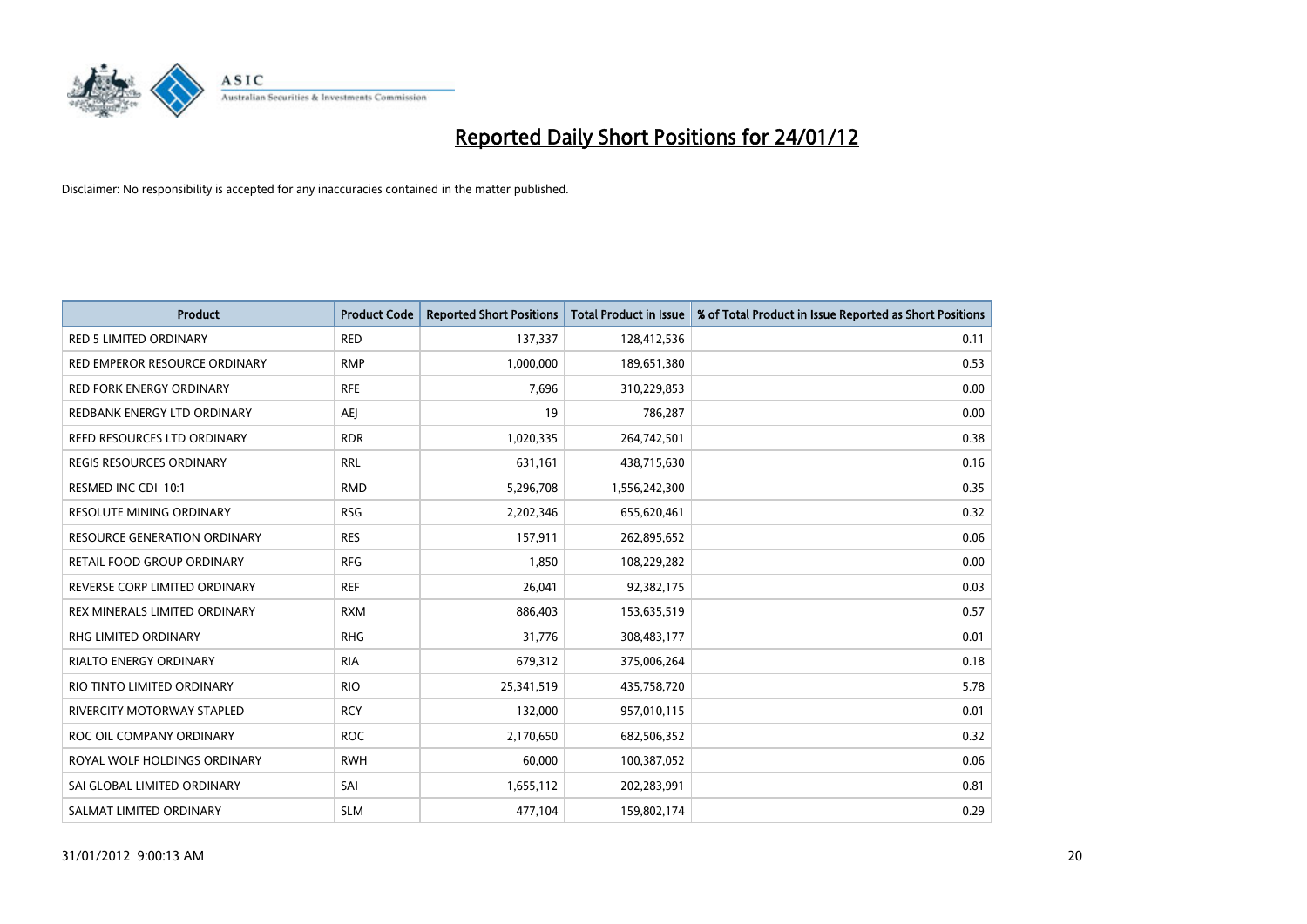

| <b>Product</b>                           | <b>Product Code</b> | <b>Reported Short Positions</b> | <b>Total Product in Issue</b> | % of Total Product in Issue Reported as Short Positions |
|------------------------------------------|---------------------|---------------------------------|-------------------------------|---------------------------------------------------------|
| SAMSON OIL & GAS LTD ORDINARY            | SSN                 | 1,816,836                       | 1,750,612,270                 | 0.09                                                    |
| SANDFIRE RESOURCES ORDINARY              | <b>SFR</b>          | 1,050,634                       | 150,972,635                   | 0.68                                                    |
| <b>SANTOS LTD ORDINARY</b>               | <b>STO</b>          | 13,255,984                      | 941,988,384                   | 1.40                                                    |
| SARACEN MINERAL ORDINARY                 | <b>SAR</b>          | 1,409,748                       | 593,993,240                   | 0.25                                                    |
| SEDGMAN LIMITED ORDINARY                 | <b>SDM</b>          | 183,759                         | 212,215,619                   | 0.08                                                    |
| <b>SEEK LIMITED ORDINARY</b>             | <b>SEK</b>          | 17,237,694                      | 337,101,307                   | 5.08                                                    |
| SELECT HARVESTS ORDINARY                 | <b>SHV</b>          | 23,167                          | 56,392,664                    | 0.04                                                    |
| SENETAS CORPORATION ORDINARY             | <b>SEN</b>          | 756,999                         | 463,105,195                   | 0.16                                                    |
| SENEX ENERGY LIMITED ORDINARY            | <b>SXY</b>          | 400.000                         | 921,377,416                   | 0.04                                                    |
| SERVCORP LIMITED ORDINARY                | SRV                 | 26,183                          | 98,440,807                    | 0.03                                                    |
| SERVICE STREAM ORDINARY                  | <b>SSM</b>          | 344,663                         | 283,418,867                   | 0.12                                                    |
| SEVEN GROUP HOLDINGS ORDINARY            | <b>SVW</b>          | 927,409                         | 306,410,281                   | 0.30                                                    |
| SEVEN WEST MEDIA LTD ORDINARY            | <b>SWM</b>          | 2,479,643                       | 645,719,542                   | 0.38                                                    |
| SIGMA PHARMACEUTICAL ORDINARY            | <b>SIP</b>          | 13,479,794                      | 1,178,626,572                 | 1.15                                                    |
| SILEX SYSTEMS ORDINARY                   | <b>SLX</b>          | 526,757                         | 170,133,997                   | 0.30                                                    |
| SILVER LAKE RESOURCE ORDINARY            | <b>SLR</b>          | 300,548                         | 220,264,064                   | 0.16                                                    |
| SIMS METAL MGMT LTD ORDINARY             | SGM                 | 4,426,501                       | 205,851,182                   | 2.15                                                    |
| SINGAPORE TELECOMM. CHESS DEPOSITARY INT | <b>SGT</b>          | 3,756,991                       | 193,216,752                   | 1.92                                                    |
| SIRIUS RESOURCES NL ORDINARY             | <b>SIR</b>          | 82,500                          | 150,934,586                   | 0.05                                                    |
| SKILLED GROUP LTD ORDINARY               | <b>SKE</b>          | 46,472                          | 233,403,776                   | 0.01                                                    |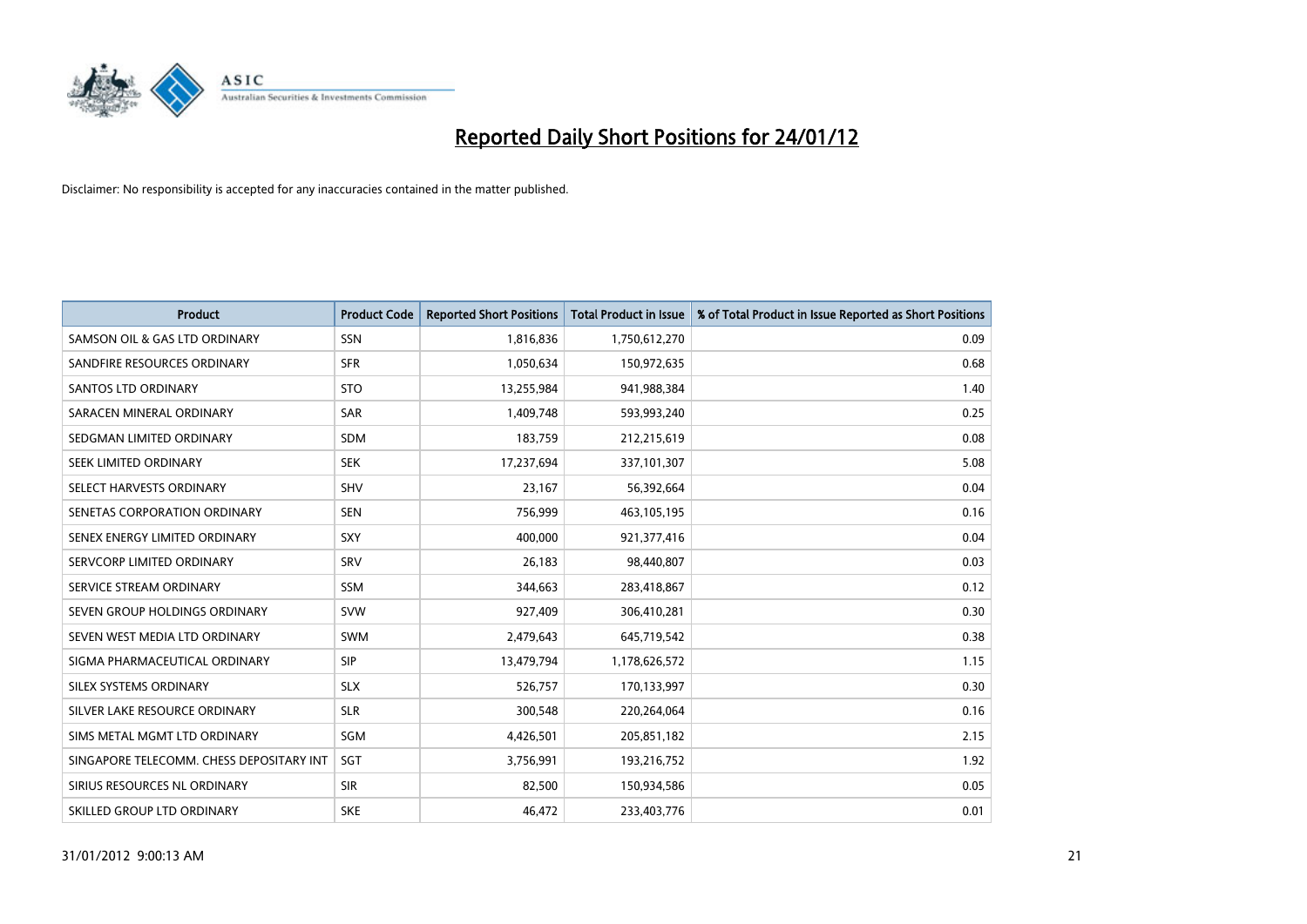

| <b>Product</b>                           | <b>Product Code</b> | <b>Reported Short Positions</b> | <b>Total Product in Issue</b> | % of Total Product in Issue Reported as Short Positions |
|------------------------------------------|---------------------|---------------------------------|-------------------------------|---------------------------------------------------------|
| SMS MANAGEMENT, ORDINARY                 | <b>SMX</b>          | 223,766                         | 68,290,180                    | 0.33                                                    |
| SONIC HEALTHCARE ORDINARY                | <b>SHL</b>          | 5,738,250                       | 389,969,875                   | 1.47                                                    |
| SOUL PATTINSON (W.H) ORDINARY            | SOL                 | 2,572                           | 239,395,320                   | 0.00                                                    |
| SOUTH BOULDER MINES ORDINARY             | <b>STB</b>          | 46,857                          | 91,585,688                    | 0.04                                                    |
| SP AUSNET STAPLED SECURITIES             | <b>SPN</b>          | 2,048,055                       | 2,896,219,682                 | 0.07                                                    |
| SPARK INFRASTRUCTURE STAPLED NOTE & UNIT | SKI                 | 19,045,670                      | 1,326,734,264                 | 1.42                                                    |
| SPDR 200 FUND ETF UNITS                  | <b>STW</b>          | 8                               | 51,538,531                    | 0.00                                                    |
| SPECIALTY FASHION ORDINARY               | <b>SFH</b>          | 2,555,277                       | 192,086,121                   | 1.33                                                    |
| SPOTLESS GROUP LTD ORDINARY              | <b>SPT</b>          | 947,579                         | 265,454,407                   | 0.35                                                    |
| ST BARBARA LIMITED ORDINARY              | <b>SBM</b>          | 6,454,528                       | 325,615,389                   | 1.99                                                    |
| STANMORE COAL LTD ORDINARY               | <b>SMR</b>          | 367,089                         | 156,130,526                   | 0.23                                                    |
| STARPHARMA HOLDINGS ORDINARY             | <b>SPL</b>          | 1,759,081                       | 280,635,325                   | 0.62                                                    |
| STH AMERICAN COR LTD ORDINARY            | SAY                 | 9,200                           | 257,785,604                   | 0.00                                                    |
| STHN CROSS MEDIA ORDINARY                | SXL                 | 2,788,924                       | 705,766,444                   | 0.40                                                    |
| STOCKLAND UNITS/ORD STAPLED              | SGP                 | 29,965,482                      | 2,316,449,153                 | 1.27                                                    |
| STRAITS RES LTD. ORDINARY                | SRO                 | 494,059                         | 324,796,141                   | 0.15                                                    |
| STW COMMUNICATIONS ORDINARY              | SGN                 | 277,918                         | 362,809,851                   | 0.07                                                    |
| SUNCORP GROUP LTD ORDINARY               | <b>SUN</b>          | 9,696,343                       | 1,286,600,980                 | 0.75                                                    |
| SUNDANCE RESOURCES ORDINARY              | <b>SDL</b>          | 8,992,387                       | 2,925,657,505                 | 0.29                                                    |
| SUNLAND GROUP LTD ORDINARY               | <b>SDG</b>          | 26,203                          | 201,578,526                   | 0.01                                                    |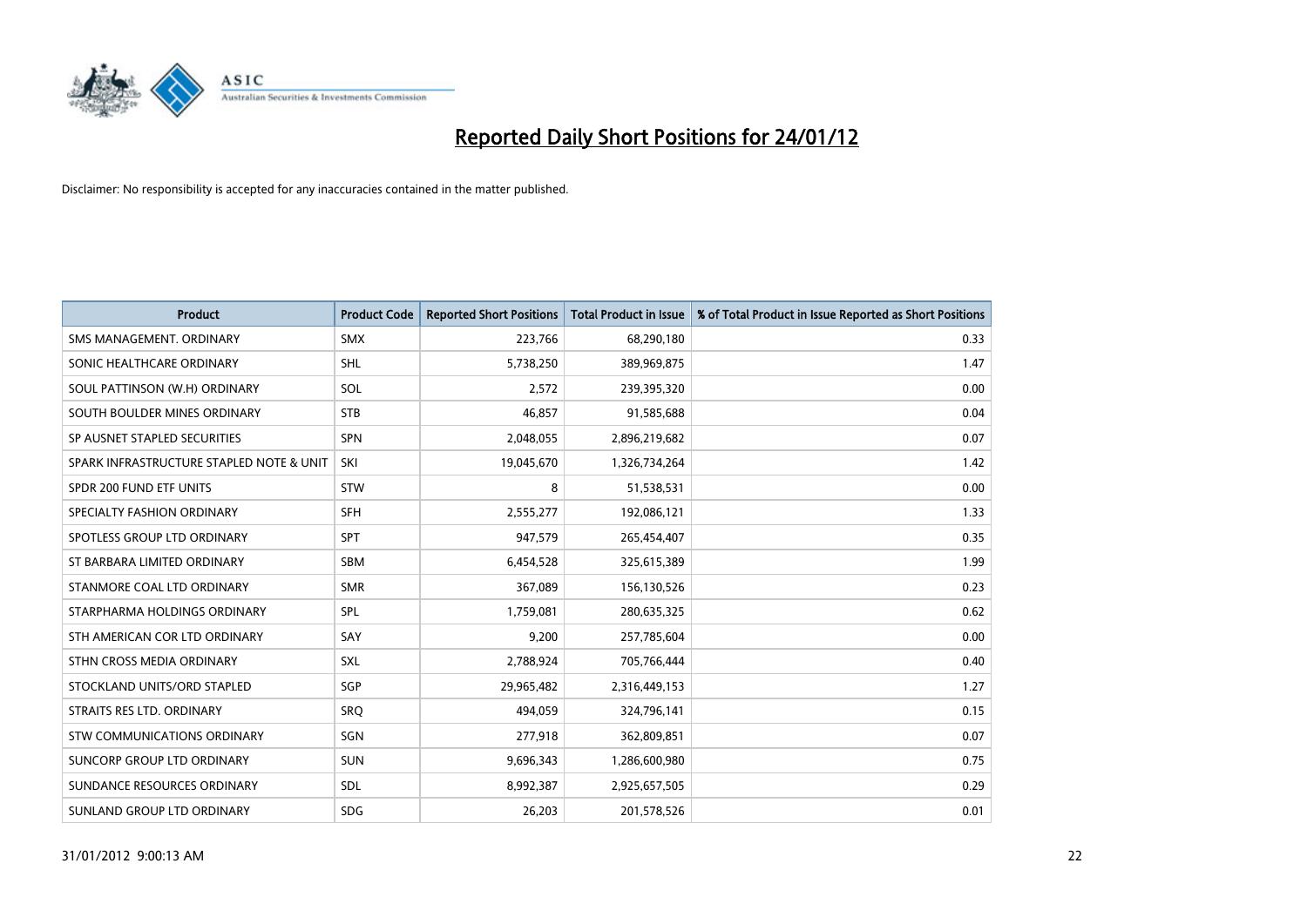

| <b>Product</b>                       | <b>Product Code</b> | <b>Reported Short Positions</b> | <b>Total Product in Issue</b> | % of Total Product in Issue Reported as Short Positions |
|--------------------------------------|---------------------|---------------------------------|-------------------------------|---------------------------------------------------------|
| SUPER RET REP LTD ORDINARY           | <b>SUL</b>          | 3,074,720                       | 194,754,593                   | 1.56                                                    |
| SWICK MINING ORDINARY                | <b>SWK</b>          | 1,548                           | 237,024,970                   | 0.00                                                    |
| SYD AIRPORT STAPLED US PROHIBIT.     | <b>SYD</b>          | 4,316,650                       | 1,861,210,782                 | 0.23                                                    |
| SYMEX HOLDINGS ORDINARY              | <b>SYM</b>          | 6,633                           | 191,593,493                   | 0.00                                                    |
| <b>TABCORP HOLDINGS LTD ORDINARY</b> | <b>TAH</b>          | 3,732,120                       | 712,805,880                   | 0.51                                                    |
| <b>TALENT2 INTERNATION ORDINARY</b>  | <b>TWO</b>          | 5,708                           | 147,403,701                   | 0.00                                                    |
| TANAMI GOLD NL ORDINARY              | <b>TAM</b>          | 184,682                         | 260,997,677                   | 0.07                                                    |
| TAP OIL LIMITED ORDINARY             | <b>TAP</b>          | 2,997,098                       | 240,995,311                   | 1.25                                                    |
| TASSAL GROUP LIMITED ORDINARY        | <b>TGR</b>          | 44,571                          | 146,304,404                   | 0.02                                                    |
| <b>TATTS GROUP LTD ORDINARY</b>      | <b>TTS</b>          | 10,212,509                      | 1,340,758,701                 | 0.76                                                    |
| TELECOM CORPORATION ORDINARY         | <b>TEL</b>          | 9,133,708                       | 1,925,409,580                 | 0.45                                                    |
| <b>TELSTRA CORPORATION, ORDINARY</b> | <b>TLS</b>          | 55,278,671                      | 12,443,074,357                | 0.43                                                    |
| TEN NETWORK HOLDINGS ORDINARY        | <b>TEN</b>          | 50,906,889                      | 1,045,236,720                 | 4.88                                                    |
| TERANGA GOLD CORP CDI 1:1            | <b>TGZ</b>          | 181,393                         | 156,699,787                   | 0.11                                                    |
| TFS CORPORATION LTD ORDINARY         | <b>TFC</b>          | 84,096                          | 279,621,829                   | 0.03                                                    |
| THAKRAL HOLDINGS GRP ORDINARY/UNIT   | <b>THG</b>          | $\overline{2}$                  | 585,365,014                   | 0.00                                                    |
| THE REJECT SHOP ORDINARY             | <b>TRS</b>          | 1,618,218                       | 26,071,170                    | 6.21                                                    |
| THOR MINING PLC CHESS DEPOSITARY 1:1 | <b>THR</b>          | 2,307                           | 222,489,120                   | 0.00                                                    |
| THORN GROUP LIMITED ORDINARY         | <b>TGA</b>          | 67,842                          | 146,091,970                   | 0.04                                                    |
| TIGER RESOURCES ORDINARY             | <b>TGS</b>          | 1,004,976                       | 671,110,549                   | 0.13                                                    |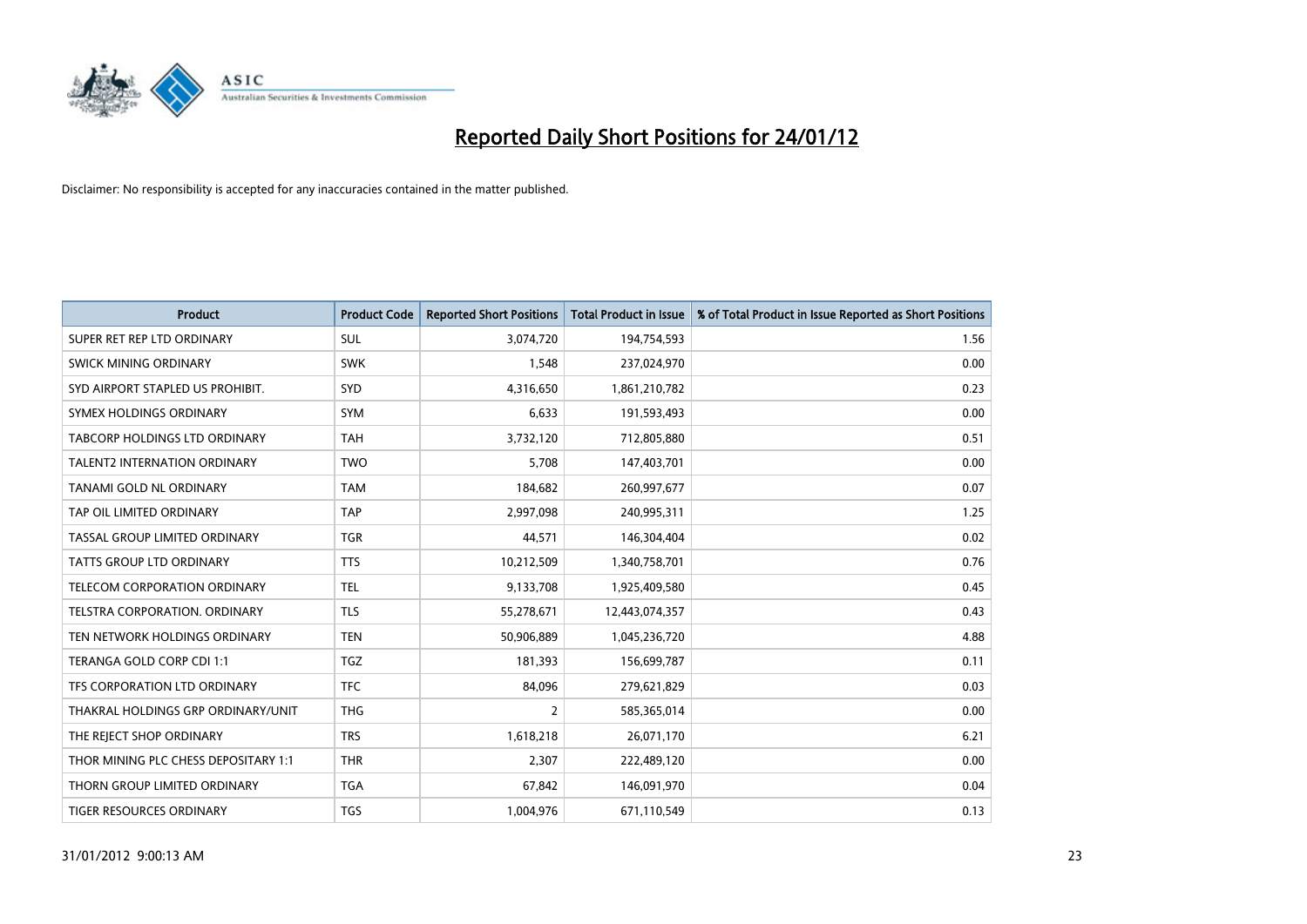

| <b>Product</b>                       | <b>Product Code</b> | <b>Reported Short Positions</b> | <b>Total Product in Issue</b> | % of Total Product in Issue Reported as Short Positions |
|--------------------------------------|---------------------|---------------------------------|-------------------------------|---------------------------------------------------------|
| <b>TISHMAN SPEYER UNITS</b>          | <b>TSO</b>          | 41,524                          | 338,440,904                   | 0.01                                                    |
| TNG LIMITED ORDINARY                 | <b>TNG</b>          | 4,321                           | 344,611,705                   | 0.00                                                    |
| TOLL HOLDINGS LTD ORDINARY           | <b>TOL</b>          | 23,383,001                      | 717,133,875                   | 3.24                                                    |
| TORO ENERGY LIMITED ORDINARY         | <b>TOE</b>          | 35,404                          | 975,436,676                   | 0.00                                                    |
| <b>TOWER LIMITED ORDINARY</b>        | <b>TWR</b>          | 689,519                         | 265,176,580                   | 0.26                                                    |
| TOX FREE SOLUTIONS ORDINARY          | <b>TOX</b>          | 14,801                          | 111,130,608                   | 0.01                                                    |
| TPG TELECOM LIMITED ORDINARY         | <b>TPM</b>          | 3,264,088                       | 793,808,141                   | 0.40                                                    |
| TRANSFIELD SERVICES ORDINARY         | <b>TSE</b>          | 3,402,659                       | 544,587,035                   | 0.62                                                    |
| TRANSPACIFIC INDUST, ORDINARY        | <b>TPI</b>          | 10,197,845                      | 1,578,209,025                 | 0.65                                                    |
| TRANSURBAN GROUP TRIPLE STAPLED SEC. | <b>TCL</b>          | 4,387,365                       | 1,451,447,154                 | 0.28                                                    |
| TREASURY WINE ESTATE ORDINARY        | <b>TWE</b>          | 15,827,051                      | 647,227,144                   | 2.42                                                    |
| TRINITY GROUP STAPLED SECURITIES     | <b>TCQ</b>          | 3,419                           | 193,235,631                   | 0.00                                                    |
| TROY RESOURCES LTD ORDINARY          | <b>TRY</b>          | 73,606                          | 88,879,149                    | 0.07                                                    |
| UGL LIMITED ORDINARY                 | UGL                 | 4,765,117                       | 166,315,038                   | 2.85                                                    |
| UNILIFE CORPORATION CDI 6:1          | <b>UNS</b>          | 24,981                          | 266,923,818                   | 0.00                                                    |
| UXC LIMITED ORDINARY                 | <b>UXC</b>          | 1,708                           | 304,818,250                   | 0.00                                                    |
| <b>VDM GROUP LIMITED ORDINARY</b>    | <b>VMG</b>          | 11,116                          | 933,552,767                   | 0.00                                                    |
| <b>VENTNOR RES LTD ORDINARY</b>      | <b>VRX</b>          | 7,700                           | 45,334,652                    | 0.02                                                    |
| <b>VENTURE MINERALS ORDINARY</b>     | <b>VMS</b>          | 284,494                         | 231,168,592                   | 0.12                                                    |
| VIEW RESOURCES LTD ORDINARY          | <b>VRE</b>          | 1,760                           | 881,953,670                   | 0.00                                                    |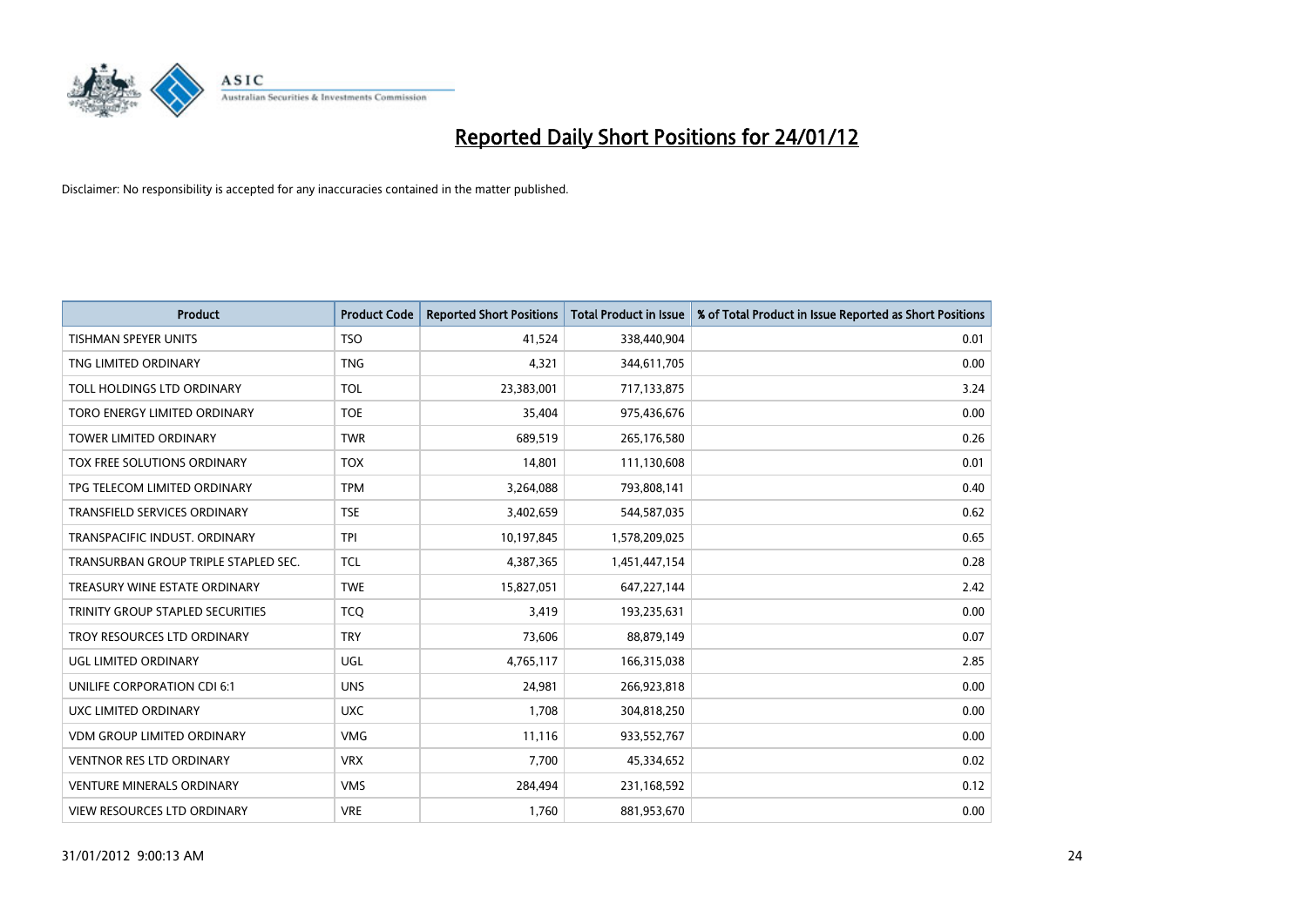

| <b>Product</b>                         | <b>Product Code</b> | <b>Reported Short Positions</b> | <b>Total Product in Issue</b> | % of Total Product in Issue Reported as Short Positions |
|----------------------------------------|---------------------|---------------------------------|-------------------------------|---------------------------------------------------------|
| <b>VIRGIN AUS HLDG LTD ORDINARY</b>    | <b>VAH</b>          | 16,534,631                      | 2,210,197,600                 | 0.74                                                    |
| <b>VITA GROUP LTD ORDINARY</b>         | <b>VTG</b>          | 75,190                          | 142,499,800                   | 0.05                                                    |
| VITERRA INC CDI 1:1                    | <b>VTA</b>          | 3,828                           | 68,629,939                    | 0.01                                                    |
| WATPAC LIMITED ORDINARY                | <b>WTP</b>          | 16,461                          | 185,160,973                   | 0.00                                                    |
| <b>WDS LIMITED ORDINARY</b>            | <b>WDS</b>          | 701                             | 144,740,614                   | 0.00                                                    |
| WEBIET LIMITED ORDINARY                | <b>WEB</b>          | 59,727                          | 72,914,803                    | 0.08                                                    |
| <b>WESFARMERS LIMITED ORDINARY</b>     | <b>WES</b>          | 28,606,070                      | 1,006,460,744                 | 2.82                                                    |
| WESFARMERS LIMITED PARTIALLY PROTECTED | <b>WESN</b>         | 58,279                          | 150,611,418                   | 0.05                                                    |
| <b>WESTERN AREAS NL ORDINARY</b>       | <b>WSA</b>          | 8,428,651                       | 179,735,899                   | 4.68                                                    |
| WESTERN DESERT RES. ORDINARY           | <b>WDR</b>          | 948                             | 208,594,203                   | 0.00                                                    |
| WESTFIELD GROUP ORD/UNIT STAPLED SEC   | <b>WDC</b>          | 11,831,091                      | 2,308,988,539                 | 0.49                                                    |
| WESTFIELD RETAIL TST UNIT STAPLED      | <b>WRT</b>          | 42,857,298                      | 3,054,166,195                 | 1.38                                                    |
| WESTPAC BANKING CORP ORDINARY          | <b>WBC</b>          | 70,362,326                      | 3,054,093,676                 | 2.25                                                    |
| WHITE ENERGY COMPANY ORDINARY          | <b>WEC</b>          | 3,464,491                       | 316,104,241                   | 1.10                                                    |
| <b>WHITEHAVEN COAL ORDINARY</b>        | <b>WHC</b>          | 14,777,233                      | 495,445,082                   | 2.97                                                    |
| WHK GROUP LIMITED ORDINARY             | <b>WHG</b>          | 34,654                          | 265,200,652                   | 0.01                                                    |
| WILDHORSE ENERGY ORDINARY              | <b>WHE</b>          | 26,413                          | 250,928,627                   | 0.01                                                    |
| WINDIMURRA VANADIUM ORDINARY           | <b>WVL</b>          | 163,685                         | 154,278,674                   | 0.11                                                    |
| WOODSIDE PETROLEUM ORDINARY            | <b>WPL</b>          | 2,802,423                       | 805,671,604                   | 0.31                                                    |
| WOOLWORTHS LIMITED ORDINARY            | <b>WOW</b>          | 4,153,303                       | 1,226,894,810                 | 0.33                                                    |